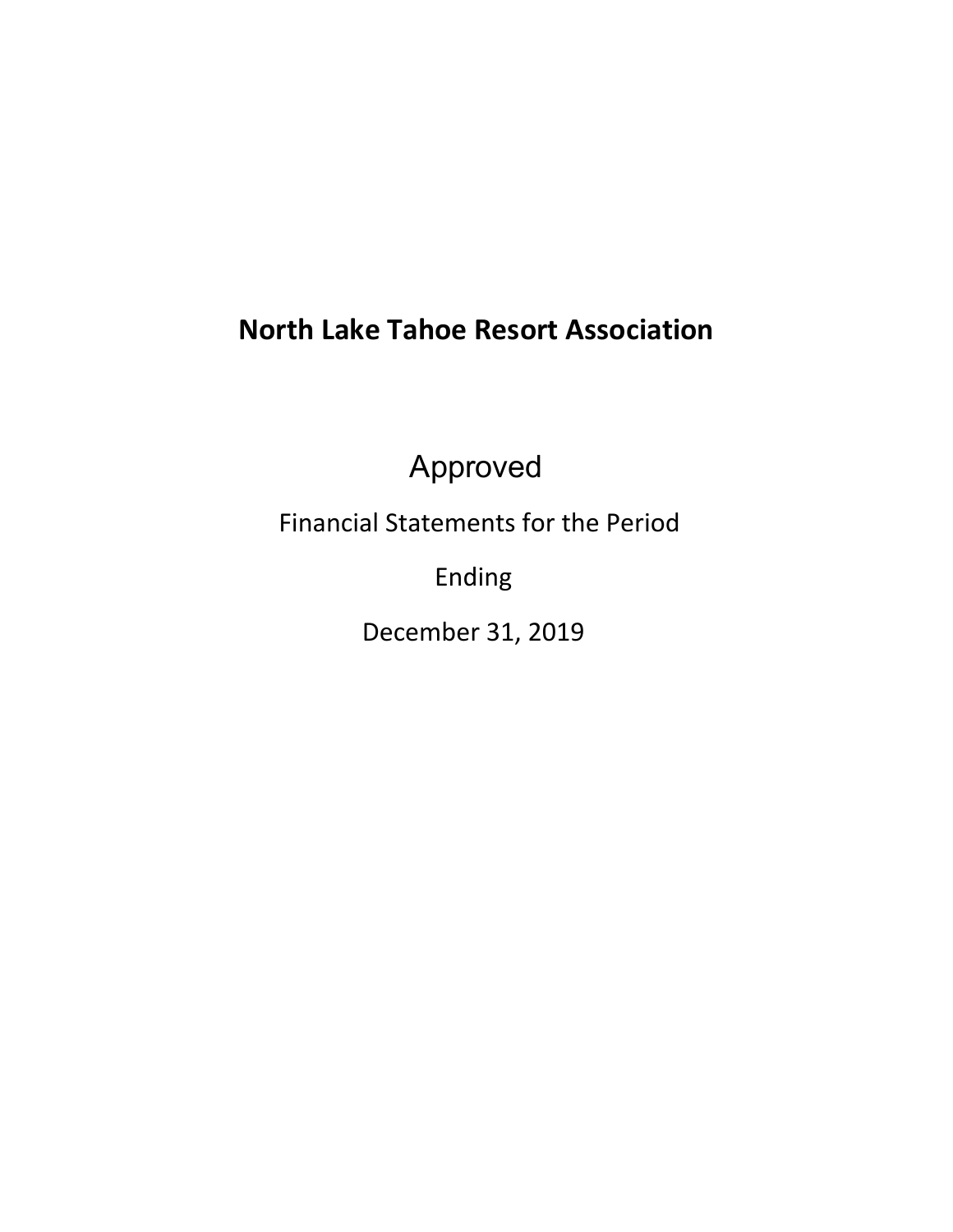# **North Lake Tahoe Resort Association Balance Sheet**

 **As of December 31, 2019**

|                                              | Dec 31, 19 | Dec 31, 18 | \$ Change | % Change  | Jun 30, 19 |
|----------------------------------------------|------------|------------|-----------|-----------|------------|
| ASSETS                                       |            |            |           |           |            |
| <b>Current Assets</b>                        |            |            |           |           |            |
| <b>Checking/Savings</b>                      |            |            |           |           |            |
| 1001-00 $\cdot$ Petty Cash                   | 293        | 374        | (81)      | (22%)     | 116        |
| 1003-00 · Cash - Operations BOTW #6712       | 365,710    | 348,225    | 17,485    | 5%        | 332,281    |
| 1007-00 · Cash - Payroll BOTW #7421          | 36,215     | 6,938      | 29,277    | 422%      | 11,572     |
| 1008-00 · Marketing Reserve - Plumas         | 50,282     | 50,206     | 76        | 0%        | 50,244     |
| 1009-00 · Cash Flow Reserve - Plumas         | 100,752    | 100,551    | 201       | 0%        | 100,650    |
| 1071-00 · Payroll Reserves BOTW #8163        | 29,582     | 29,582     | 0         | 0%        | 29,582     |
| 1080-00 · Special Events BOTW #1626          | 207,438    | 138,693    | 68,745    | 50%       | 138,243    |
| 10950 · Cash in Drawer                       | 186        | 1,499      | (1, 313)  | (88%)     | 1,678      |
| <b>Total Checking/Savings</b>                | 790,458    | 676,068    | 114,390   | 17%       | 664,366    |
| <b>Accounts Receivable</b>                   |            |            |           |           |            |
| 1200-00 · Quickbooks Accounts Receivable     | 60,908     | 25,806     | 35,102    | 136%      | 24,817     |
| $1290-00 \cdot A/R - TOT$                    | 302,005    | 309,017    | (7,012)   | (2%)      | 57,504     |
| <b>Total Accounts Receivable</b>             | 362,913    | 334,823    | 28,090    | 8%        | 82,321     |
| <b>Other Current Assets</b>                  |            |            |           |           |            |
| $1200-99 \cdot AR$ Other                     | 87         | 0          | 87        | 100%      | 10         |
| 1201-00 · Member Accounts Receivable         |            |            |           |           |            |
| 1201-01 · Member AR - Member Dues            | 21,645     | 16,350     | 5,295     | 32%       | 2,720      |
| 1201-03 · Member AR - Other                  | 1,765      | 0          | 1,765     | 100%      | 3,745      |
| 1201-00 · Member Accounts Receivable - Other | 0          | 910        | (910)     | $(100\%)$ | 0          |
| Total 1201-00 · Member Accounts Receivable   | 23,410     | 17,260     | 6,150     | 36%       | 6,465      |
| 1201-02 · Allowance for Doubtful Accounts    | (2,775)    | (2,775)    | 0         | 0%        | (1,587)    |
| 12100 · Inventory Asset                      |            |            |           |           |            |
| 25300 · Gift Cards Outstanding               | 18         | 0          | 18        | 100%      | 15         |
| 12100 · Inventory Asset - Other              | 26,627     | 24,188     | 2,439     | 10%       | 22,015     |
| Total 12100 · Inventory Asset                | 26,645     | 24,188     | 2,457     | 10%       | 22,030     |
| 1299 · Receivable from NLTMC                 | 12,856     | 10,827     | 2,029     | 19%       | 15,703     |
| 1490-00 · Security Deposits                  | 1,250      | 1,250      | 0         | 0%        | 1,250      |
| <b>Total Other Current Assets</b>            |            |            |           |           |            |
|                                              | 61,473     | 50,750     | 10,723    | 21%       | 43,871     |
| <b>Total Current Assets</b>                  | 1,214,844  | 1,061,641  | 153,203   | 14%       | 790,558    |
| Fixed Assets                                 |            |            |           |           |            |
| 1700-00 · Furniture & Fixtures               | 45,289     | 68,768     | (23, 479) | (34%)     | 45,289     |
| 1701-00 · Accum. Depr. - Furn & Fix          | (45, 289)  | (68, 768)  | 23,479    | 34%       | (45, 289)  |
| 1740-00 · Computer Equipment                 | 4,270      | 8,436      | (4, 166)  | (49%)     | 4,270      |
| 1741-00 · Accum. Depr. - Computer Equip      | (4,269)    | (8, 435)   | 4,166     | 49%       | (4,269)    |
| 1750-00 · Computer Software                  | 20,493     | 21,520     | (1,027)   | (5%)      | 20,493     |
| 1751-00 · Accum. Amort. - Software           | (19, 793)  | (19, 374)  | (419)     | (2%)      | (19,085)   |
| 1770-00 · Leasehold Improvements             | 24,284     | 24,284     | 0         | 0%        | 24,284     |
| 1771-00 · Accum. Amort - Leasehold Impr      | (24, 284)  | (24, 284)  | 0         | 0%        | (24, 284)  |
| <b>Total Fixed Assets</b>                    | 701        | 2,147      | (1, 446)  | (67%)     | 1,409      |
| <b>Other Assets</b>                          |            |            |           |           |            |
| 1400-00 · Prepaid Expenses                   |            |            |           |           |            |
| 1410-00 · Prepaid Insurance                  | 14,635     | 17,595     | (2,960)   | (17%)     | 14,312     |
| 1430-00 · Prepaid 1st Class Postage          | 100        | 1,000      | (900)     | $(90\%)$  | 100        |
| 1400-00 · Prepaid Expenses - Other           | 6,061      | 8,448      | (2, 387)  | (28%)     | 3,964      |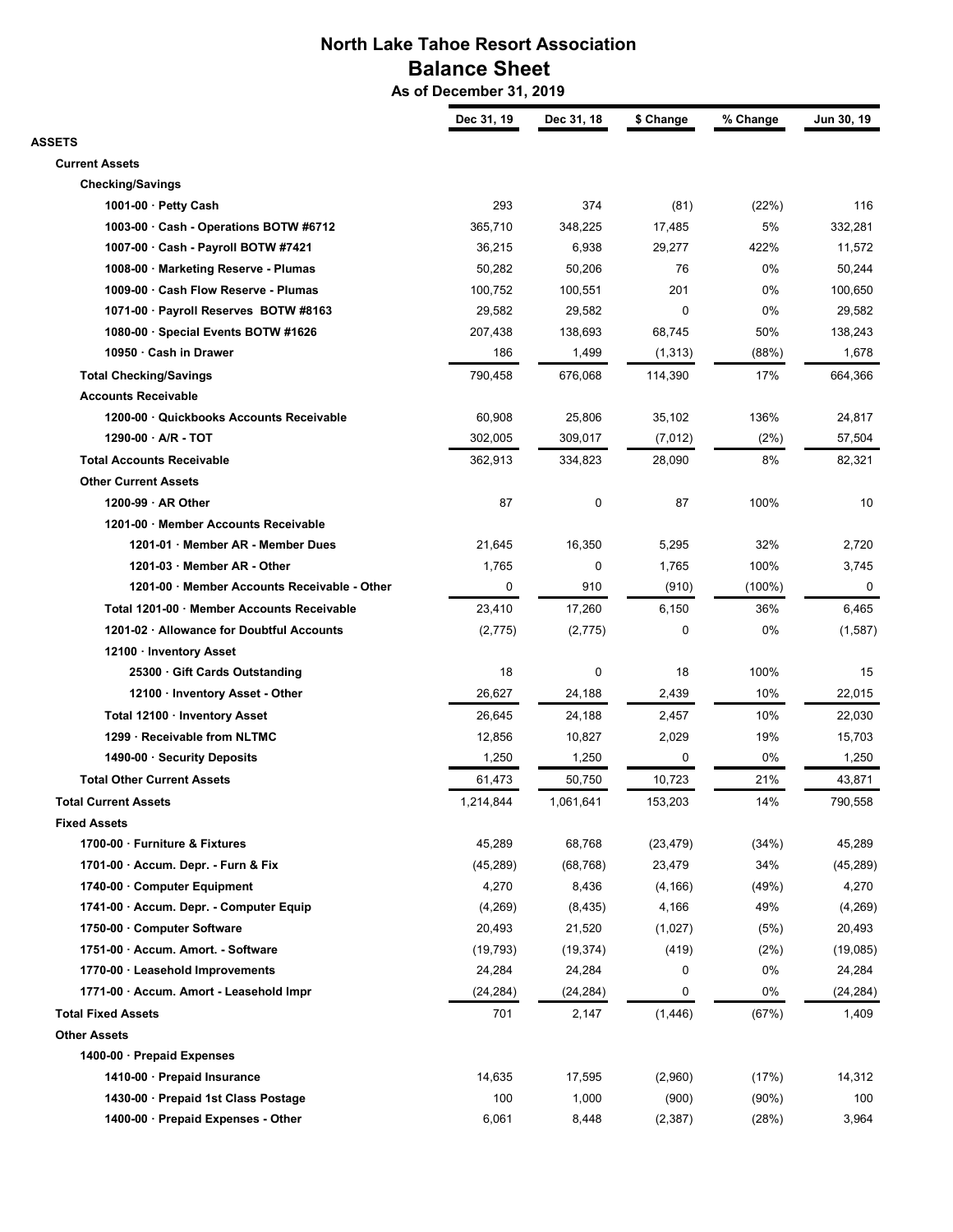# **North Lake Tahoe Resort Association Balance Sheet**

 **As of December 31, 2019**

|                                               | Dec 31, 19 | Dec 31, 18 | \$ Change   | % Change  | Jun 30, 19 |
|-----------------------------------------------|------------|------------|-------------|-----------|------------|
| Total 1400-00 · Prepaid Expenses              | 20,796     | 27,043     | (6, 247)    | (23%)     | 18,376     |
| <b>Total Other Assets</b>                     | 20,796     | 27,043     | (6, 247)    | (23%)     | 18,376     |
| <b>TOTAL ASSETS</b>                           | 1,236,341  | 1,090,831  | 145, 510    | 13%       | 810,343    |
| <b>LIABILITIES &amp; EQUITY</b>               |            |            |             |           |            |
| Liabilities                                   |            |            |             |           |            |
| <b>Current Liabilities</b>                    |            |            |             |           |            |
| <b>Accounts Payable</b>                       |            |            |             |           |            |
| 2000-00 · Accounts Payable                    | 41,945     | 41,772     | 173         | 0%        | 73,556     |
| <b>Total Accounts Payable</b>                 | 41,945     | 41,772     | 173         | 0%        | 73,556     |
| <b>Other Current Liabilities</b>              |            |            |             |           |            |
| 21000 · Salaries/Wages/Payroll Liabilit       |            |            |             |           |            |
| 2100-00 · Salaries / Wages Payable            | 22,077     | 25,713     | (3,636)     | (14%)     | 20,922     |
| 2101-00 · Incentive Payable                   | 28,904     | 44,820     | (15, 916)   | (36%)     | 58,630     |
| 2102-00 · Commissions Payable                 | 7,438      | 3,845      | 3,593       | 93%       | 7,132      |
| 2120-00 · Empl. Federal Tax Payable           | 11,850     | 13,755     | (1,905)     | (14%)     | 9,775      |
| $2175-00 \cdot 401$ (k) Plan                  | 4,607      | 4,916      | (309)       | (6%)      | 4,369      |
| 2180-00 · Estimated PTO Liability             | 36,333     | 49,004     | (12, 671)   | (26%)     | 52,993     |
| Total 21000 · Salaries/Wages/Payroll Liabilit | 111,209    | 142,053    | (30, 844)   | (22%)     | 153,821    |
| 2190-00 · Sales and Use Tax Payable           |            |            |             |           |            |
| 2195-00 · Use Tax Payable                     | 55         | 26         | 29          | 112%      | 827        |
| 25500 · * Sales Tax Payable                   | 1,747      | 1,794      | (47)        | (3%)      | 2,307      |
| 2190-00 · Sales and Use Tax Payable - Other   | 0          | 54         | (54)        | (100%)    | 0          |
| Total 2190-00 · Sales and Use Tax Payable     | 1,802      | 1,874      | (72)        | (4%)      | 3,134      |
| 2250-00 · Accrued Expenses                    | 0          | 339        | (339)       | $(100\%)$ | 59,690     |
| 2300-00 · Marketing Cooperative Liabili       | 2,050      | 0          | 2,050       | 100%      | 0          |
| 2400-11 · Deferred Revenue - Marketing        | 37,000     | 0          | 37,000      | 100%      | 0          |
| 2400-42 · Marketing Co-op                     | 0          | 332        | (332)       | $(100\%)$ | 0          |
| 2400-60 · Deferred Revenue- Member Dues       | 29,055     | 31,551     | (2, 496)    | (8%)      | 57,969     |
| 2500-00 · Deferred Revenue - TMBC             | 1,170      | 405        | 765         | 189%      | 840        |
| 2651-00 · Deferred Rev - Conference           | 0          | 2,200      | (2, 200)    | $(100\%)$ | 0          |
| 26900 · Unbilled Purchases                    | 6          | 0          | 6           | 100%      | 0          |
| 2700-00 · Deferred Rev. County                | 350,305    | 350,305    | $\mathbf 0$ | 0%        | 0          |
| $2800-00 \cdot$ Suspense                      | 0          | 4,137      | (4, 137)    | $(100\%)$ | 0          |
| 2900-00 · Due To/From County of Placer        | 19,871     | 5,160      | 14,711      | 285%      | 19,871     |
| <b>Total Other Current Liabilities</b>        | 552,468    | 538,356    | 14,112      | 3%        | 295,325    |
| <b>Total Current Liabilities</b>              | 594,413    | 580,128    | 14,285      | 2%        | 368,881    |
| <b>Total Liabilities</b>                      | 594,413    | 580,128    | 14,285      | 2%        | 368,881    |
| <b>Equity</b>                                 |            |            |             |           |            |
| 32000 · Unrestricted Net Assets               | (17,007)   | (11,669)   | (5, 338)    | (46%)     | (11,669)   |
| 3300-11 · Designated Marketing Reserve        | 308,202    | 275,755    | 32,447      | 12%       | 308,202    |
| 3301 · Cash Flow Reserve                      | 100,248    | 100,248    | 0           | 0%        | 100,248    |
| 3302 · Marketing Cash Reserve                 | 50,018     | 50,018     | 0           | 0%        | 50,018     |
| <b>Net Income</b>                             | 200,466    | 96,349     | 104,117     | 108%      | (5, 338)   |
| <b>Total Equity</b>                           | 641,927    | 510,701    | 131,226     | 26%       | 441,461    |
| <b>TOTAL LIABILITIES &amp; EQUITY</b>         | 1,236,341  | 1,090,831  | 145,510     | 13%       | 810,343    |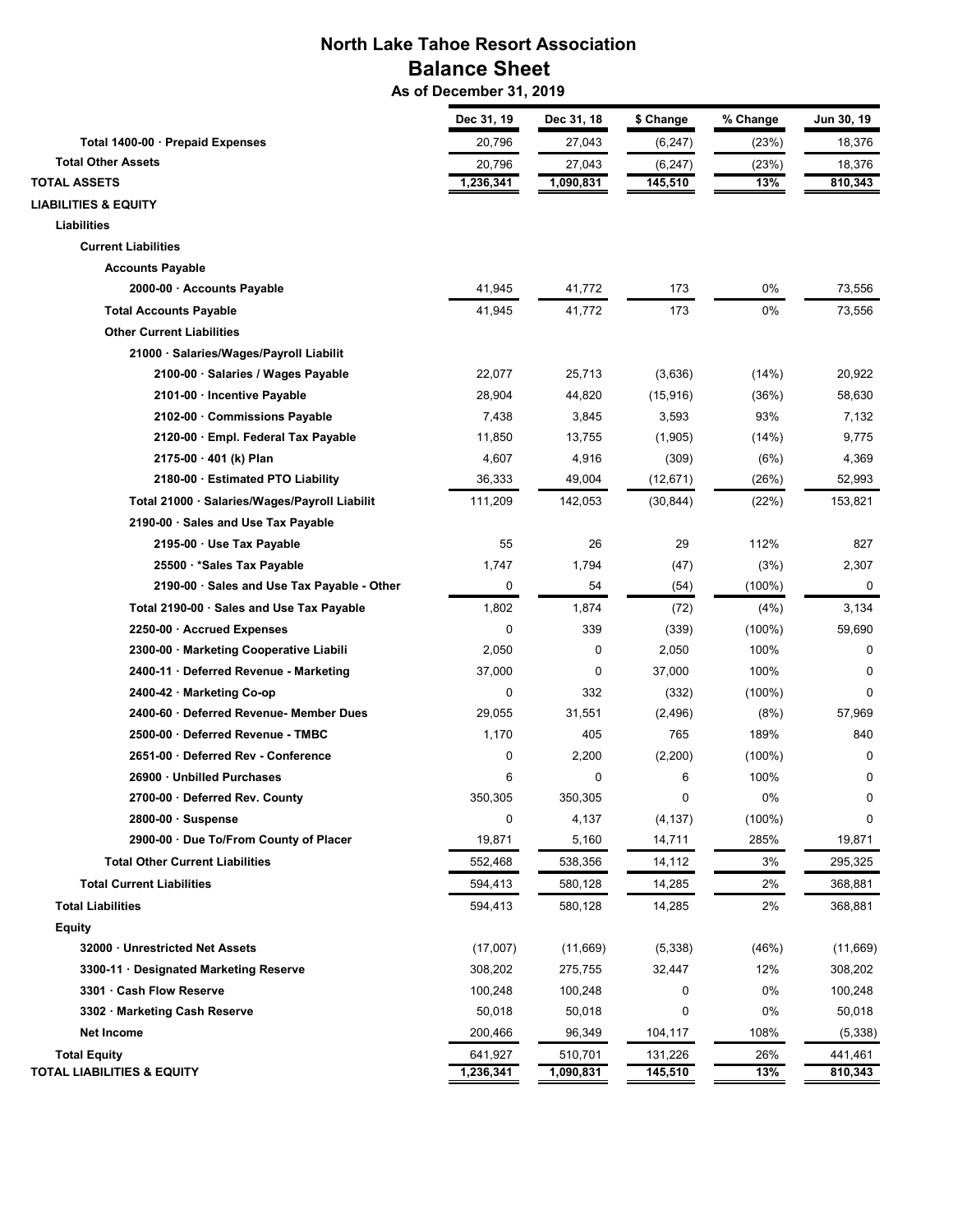## North Lake Tahoe Resort Association Profit & Loss Prev Year Comparison

Accrual Basis July through December 2019

|                                                                          | Jul - Dec 19      | Jul - Dec 18    | \$ Change         | % Change         |
|--------------------------------------------------------------------------|-------------------|-----------------|-------------------|------------------|
| <b>Ordinary Income/Expense</b><br>Income                                 |                   |                 |                   |                  |
| 4050-00 · County of Placer TOT Funding                                   | 1,819,772         | 1,896,437       | $-76,664$         | $-4%$            |
| 4200-00 · Membership Dues Revenue                                        | 67,155            | 66,502          | 653               | 1%               |
| 4205-00 · Conference Dues                                                | 0                 | 4,629           | $-4,629$          | $-100%$          |
| 4250-00 · Revenues-Membership Activities                                 |                   |                 |                   |                  |
| 4250-02 · Chamber Events                                                 | $\mathbf 0$       | 1,684           | $-1,684$          | $-100%$          |
| 4250-03 · Summer/Winter Rec Luncheon<br>4251-00 · Tues AM Breakfast Club | 0<br>2,955        | 2,622<br>3,196  | $-2,622$<br>-241  | $-100%$<br>$-8%$ |
| 4250-00 · Revenues-Membership Activities - Other                         | 4,096             | 3,680           | 416               | 11%              |
|                                                                          |                   |                 |                   |                  |
| Total 4250-00 · Revenues-Membership Activities                           | 7,051             | 11,182          | $-4,131$          | $-37%$           |
| 4252-00 · Sponsorships                                                   | 0                 | 600             | $-600$            | $-100%$          |
| 4253-00 · Revenue- Other                                                 | 1,000<br>$\Omega$ | 6<br>$\Omega$   | 994<br>$\Omega$   | 16,567%<br>0%    |
| 4350-00 · Special Events (Marketing)<br>4600-00 · Commissions            |                   |                 |                   |                  |
| 4601-00 · Commissions - South Shore                                      | 6,563             | 8,417           | $-1,854$          | $-22%$           |
| 4600-00 · Commissions - Other                                            | 27,764            | 30,537          | $-2,772$          | -9%              |
| Total 4600-00 · Commissions                                              | 34,327            | 38,954          | $-4,626$          | $-12%$           |
| 46000 · Merchandise Sales                                                |                   |                 |                   |                  |
| 4502-00 · Non-Retail VIC income                                          | 383               | 2,801           | $-2,418$          | -86%             |
| 46000 · Merchandise Sales - Other                                        | 68,959            | 65,811          | 3,148             | 5%               |
| Total 46000 · Merchandise Sales                                          | 69,342            | 68,612          | 730               | 1%               |
| <b>Total Income</b>                                                      | 1,998,647         | 2,086,921       | $-88,274$         | $-4%$            |
| <b>Gross Profit</b>                                                      | 1,998,647         | 2,086,921       | $-88,274$         | $-4%$            |
| <b>Expense</b>                                                           |                   |                 |                   |                  |
| 5000-00 · Salaries & Wages                                               |                   |                 |                   |                  |
| 5000-01 · In-Market Administration                                       | 0                 | $\mathbf 0$     | $\mathbf 0$       | 0%               |
| 5010-00 · Sales Commissions                                              | 12,013            | 12,336          | $-323$            | $-3%$            |
| 5020-00 · P/R - Tax Expense                                              | 36,410            | 41,417          | $-5,007$          | $-12%$           |
| 5030-00 · P/R - Health Insurance Expense                                 | 65,982            | 62,887          | 3,095             | 5%               |
| 5040-00 · P/R - Workmans Comp                                            | 4,879             | 4,393           | 486               | 11%              |
| 5060-00 · 401 (k)                                                        | 17,704            | 20,083          | $-2,379$          | $-12%$           |
| 5070-00 · Other Benefits and Expenses                                    | 1,926             | 2,351           | $-424$            | $-18%$           |
| 5000-00 · Salaries & Wages - Other                                       | 410,857           | 530,545         | $-119,688$        | $-23%$           |
| Total 5000-00 · Salaries & Wages                                         | 549,771           | 674,012         | $-124,241$        | $-18%$           |
| $5100-00 \cdot$ Rent                                                     |                   |                 |                   |                  |
| 5110-00 · Utilities                                                      | 4,998             | 5,914           | $-916$            | $-16%$           |
| 5140-00 · Repairs & Maintenance                                          | 3,405             | 1,807           | 1,598             | 88%              |
| 5150-00 · Office - Cleaning<br>5100-00 · Rent - Other                    | 4,450<br>78,348   | 3,540<br>76,772 | 910<br>1,576      | 26%<br>2%        |
| Total 5100-00 · Rent                                                     | 91,201            | 88,033          | 3,168             | 4%               |
|                                                                          |                   |                 |                   |                  |
| 5310-00 · Telephone                                                      |                   |                 |                   |                  |
| 5320-00 · Telephone<br>5350-00 · Internet                                | 10,697<br>0       | 16,758<br>25    | $-6,061$<br>$-25$ | -36%<br>$-100%$  |
| Total 5310-00 · Telephone                                                | 10,697            | 16,783          | $-6,086$          | -36%             |
| 5420-00 · Mail - USPS                                                    |                   |                 |                   |                  |
| 5480-00 · Mail - Fed Ex                                                  | $\mathbf 0$       | 84              | -84               | $-100%$          |
| 5420-00 · Mail - USPS - Other                                            | 917               | 1,425           | $-508$            | -36%             |
| Total 5420-00 · Mail - USPS                                              | 917               | 1,509           | $-592$            | -39%             |
| 5510-00 · Insurance/Bonding                                              | 8,012             | 3,401           | 4,611             | 136%             |
| $5520-00 \cdot$ Supplies                                                 |                   |                 |                   |                  |
| 5525-00 · Supplies- Computer <\$1000<br>5520-00 · Supplies - Other       | 585<br>9,989      | 3,974<br>7,513  | $-3,389$<br>2,476 | -85%<br>33%      |
| Total 5520-00 · Supplies                                                 | 10,574            | 11,487          | $-913$            | $-8%$            |
| 5610-00 · Depreciation                                                   | 708               | 894             | $-187$            | -21%             |
| 5700-00 · Equipment Support & Maintenance                                | 11,568            | 849             | 10,719            | 1,263%           |
| 5710-00 · Taxes, Licenses & Fees                                         | 5,746             | 5,212           | 533               | 10%              |
| 5740-00 · Equipment Rental/Leasing                                       | 5,461             | 6,362           | $-901$            | $-14%$           |
| 5800-00 · Training Seminars                                              | 1,255             | 3,941           | $-2,686$          | -68%             |
| 5850-00 · Artist of Month - Commissions                                  | 2,622             | 1,894           | 727               | 38%              |
| 5900-00 · Professional Fees                                              |                   |                 |                   |                  |
| 5910-00 · Professional Fees - Attorneys                                  | 2,720             | 840             | 1,880             | 224%             |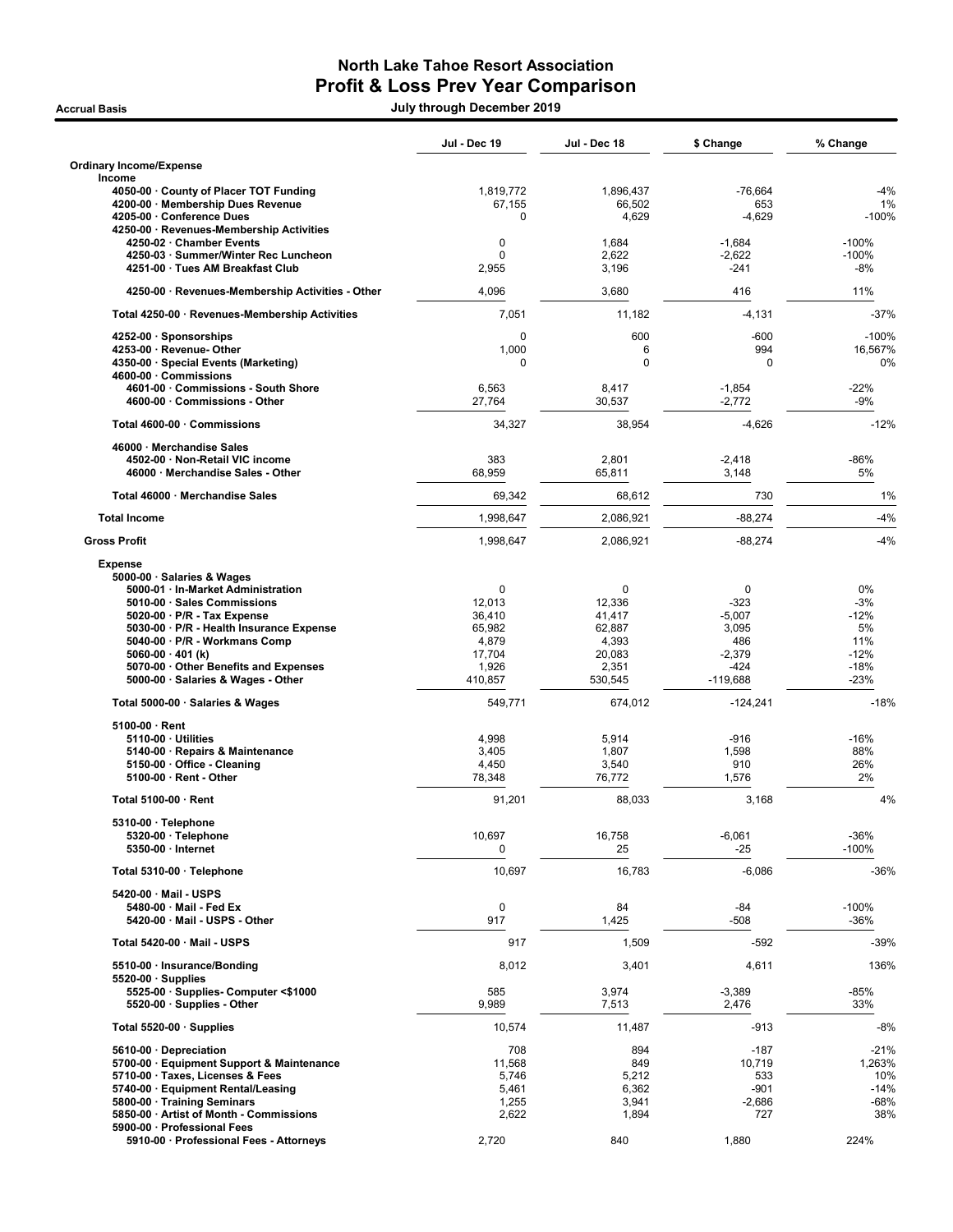## North Lake Tahoe Resort Association Profit & Loss Prev Year Comparison

Accrual Basis July through December 2019

|                                                                                    | Jul - Dec 19         | Jul - Dec 18         | \$ Change            | % Change          |
|------------------------------------------------------------------------------------|----------------------|----------------------|----------------------|-------------------|
| 5920-00 · Professional Fees - Accountant<br>5921-00 · Professional Fees - Other    | 18,800<br>58,898     | 21,000<br>0          | $-2,200$<br>58,898   | $-11%$<br>100%    |
| Total 5900-00 · Professional Fees                                                  | 80,418               | 21,840               | 58,578               | 268%              |
| 5941-00 · Research & Planning                                                      | $\pmb{0}$            | 5,000                | $-5,000$             | $-100%$           |
| $6020-00 \cdot$ Programs<br>6016-00 · Special Event Partnership                    | $\mathbf 0$          | $\pmb{0}$            | 0                    | 0%                |
| Total 6020-00 · Programs                                                           | $\mathbf 0$          | $\mathbf 0$          | 0                    | 0%                |
| $6420-00 \cdot$ Events                                                             |                      |                      |                      |                   |
| 6420-01 · Sponsorships<br>6023-00 · Autumn Food & Wine                             | 34,668               | 34,278               | 391                  | 1%                |
| 6421-04 · Broken Arrow Skyrace                                                     | $\mathbf 0$          | 20,000               | $-20,000$            | $-100%$           |
| $6421-06 \cdot$ Spartan<br>6421-08 · Tough Mudder                                  | 254,019<br>0         | 254,000<br>8,000     | 19<br>$-8,000$       | $0\%$<br>$-100%$  |
| 6421-10 · WinterWonderGrass - Tahoe                                                | 180                  | 47                   | 133                  | 279%              |
| 6421-16 · Mountain Travel Symposium                                                | 5,000                | 0                    | 5,000                | 100%              |
| Total 6420-01 · Sponsorships                                                       | 293,867              | 316,325              | $-22,458$            | -7%               |
| 6421-00 · New Event Development<br>6422-00 · Event Media                           | 220<br>$\mathbf 0$   | $\mathbf 0$<br>0     | 220<br>0             | 100%<br>0%        |
| 6424-00 · Event Operation Expenses                                                 | 1,617                | 2,514                | $-897$               | -36%              |
| Total 6420-00 · Events                                                             | 295,704              | 318,839              | $-23,135$            | $-7%$             |
| 6423-00 · Membership Activities                                                    |                      |                      |                      |                   |
| 6434-00 · Community Awards Dinner<br>6436-00 · Membership - Wnt/Sum Rec Lunch      | 6,140<br>633         | $\mathbf 0$<br>3,469 | 6,140<br>$-2,836$    | 100%<br>$-82%$    |
| 6437-00 · Tuesday Morning Breakfast Club                                           | 2,211                | 2,132                | 79                   | 4%                |
| 6441-00 · Membership - Miscellaneous Exp                                           | $\Omega$             | 60                   | $-60$                | $-100%$           |
| 6442-00 · Public Relations/Website                                                 | 3,003                | 7,225                | $-4,222$             | $-58%$            |
| $6444-00 \cdot Trades$<br>6423-00 · Membership Activities - Other                  | $\mathbf 0$<br>1,129 | 0<br>4,561           | 0<br>$-3,431$        | 0%<br>-75%        |
| Total 6423-00 · Membership Activities                                              | 13,116               | 17,446               | $-4,331$             | -25%              |
| 6730-00 · Marketing Cooperative/Media                                              | 637,976              | 729,915              | -91,939              | $-13%$            |
| 6740-00 · Media/Collateral/Production<br>6742-00 · Non-NLT Co-Op Marketing Program | 0<br>6,115           | 1,278<br>14,731      | $-1,278$<br>$-8,616$ | $-100%$<br>$-59%$ |
| 6743-00 · BACC Marketing Programs                                                  |                      |                      |                      |                   |
| $6743-01 \cdot$ Shop Local                                                         | 5,450                | 7,132                | $-1,682$             | $-24%$            |
| $6743-04 \cdot$ High Notes                                                         | 0                    | $\Omega$             | 0                    | 0%                |
| 6743-05 · Peak Your Adventure                                                      | $\mathbf 0$          | 1,000                | $-1,000$             | $-100%$           |
| Total 6743-00 · BACC Marketing Programs                                            | 5,450                | 8,132                | $-2,682$             | -33%              |
| 8100-00 · Cost of Goods Sold<br>51100 · Freight and Shipping Costs                 | 754                  | 862                  | $-109$               | $-13%$            |
| 52500 · Purchase Discounts                                                         | $-1$                 | $-40$                | 40                   | 99%               |
| 59900 · POS Inventory Adjustments                                                  | 116                  | 36                   | 81                   | 227%              |
| 8100-00 · Cost of Goods Sold - Other                                               | 37,729               | 35,179               | 2,551                | 7%                |
| Total 8100-00 · Cost of Goods Sold                                                 | 38,599               | 36,036               | 2,562                | 7%                |
| 8200-00 · Associate Relations                                                      | 940                  | 1,930                | $-990$               | -51%              |
| 8300-00 · Board Functions<br>8500-00 · Credit Card Fees                            | 9,212<br>3,522       | 5,073<br>3,536       | 4,139<br>$-15$       | 82%<br>$-0%$      |
| 8700-00 · Automobile Expenses                                                      | 1,363                | 2,761                | $-1,398$             | $-51%$            |
| 8750-00 · Meals/Meetings                                                           | 1,044                | 1,501                | -458                 | $-31%$            |
| 8810-00 · Dues & Subscriptions                                                     | 4,193                | 4,405                | $-212$               | $-5%$             |
| 8910-00 · Travel<br>8920-00 · Bad Debt                                             | 0<br>2,138           | 359<br>3,553         | $-359$<br>$-1,415$   | $-100%$<br>-40%   |
| <b>Total Expense</b>                                                               | 1,798,320            | 1,990,711            | $-192,391$           | $-10%$            |
| Net Ordinary Income                                                                | 200,327              | 96,210               | 104,117              | 108%              |
| Other Income/Expense                                                               |                      |                      |                      |                   |
| Other Income<br>4700-00 · Revenues- Interest & Investment                          | 140                  |                      | 0                    | 0%                |
| <b>Total Other Income</b>                                                          | 140                  | 139<br>139           | $\pmb{0}$            | 0%                |
| <b>Other Expense</b>                                                               |                      |                      |                      |                   |
| <b>Balancing Adjustments</b>                                                       | $\pmb{0}$            | 0                    | 0                    | 0%                |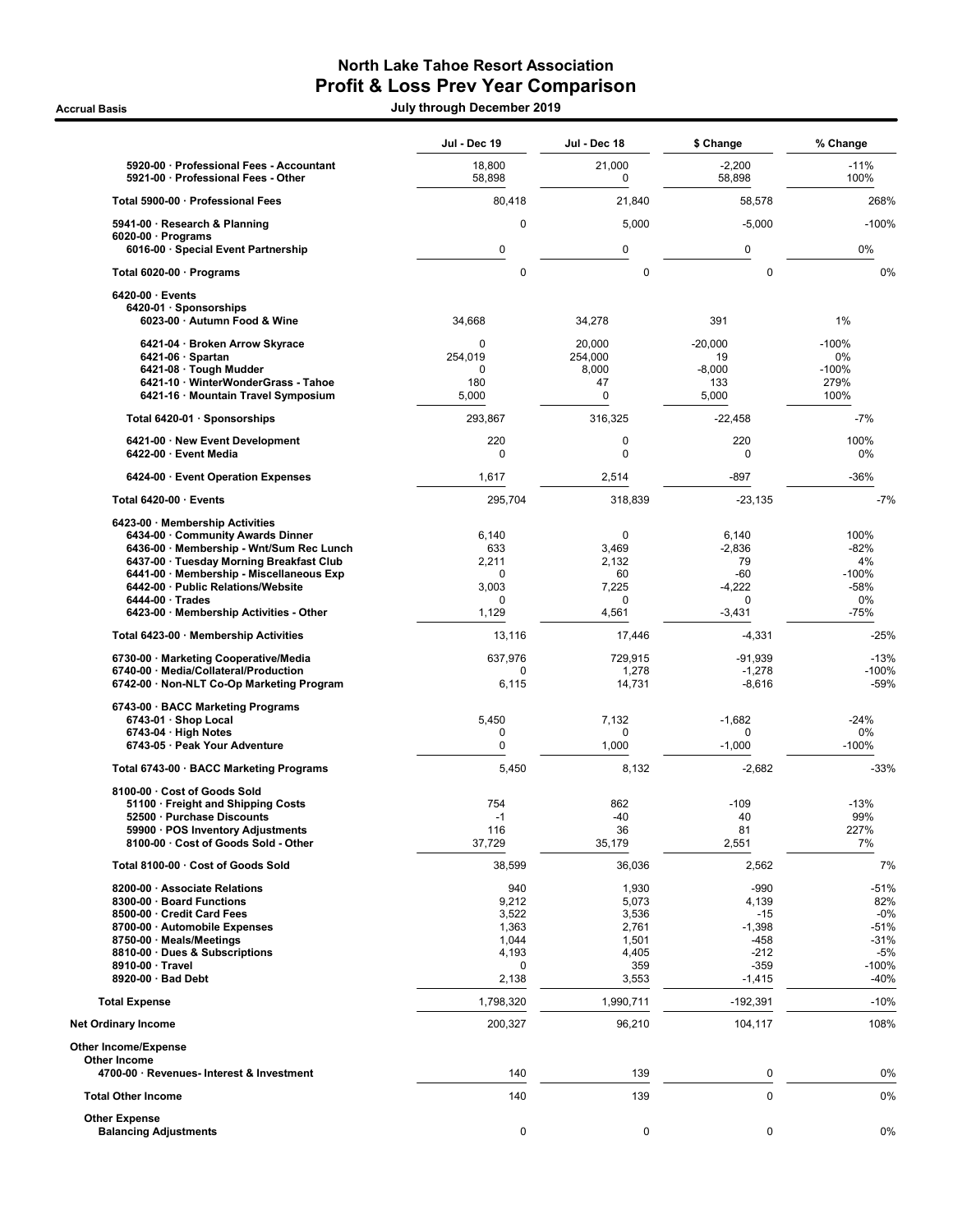# North Lake Tahoe Resort Association Profit & Loss Prev Year Comparison

Accrual Basis July through December 2019

|                            | Jul - Dec 19 | Jul - Dec 18 | \$ Change | % Change |
|----------------------------|--------------|--------------|-----------|----------|
| 8990-00 · Allocated        |              |              |           | 0%       |
| <b>Total Other Expense</b> |              |              |           | 0%       |
| Net Other Income           | 140          | 139          |           | 0%       |
| Net Income                 | 200,466      | 96,349       | 104,118   | 108%     |
|                            |              |              |           |          |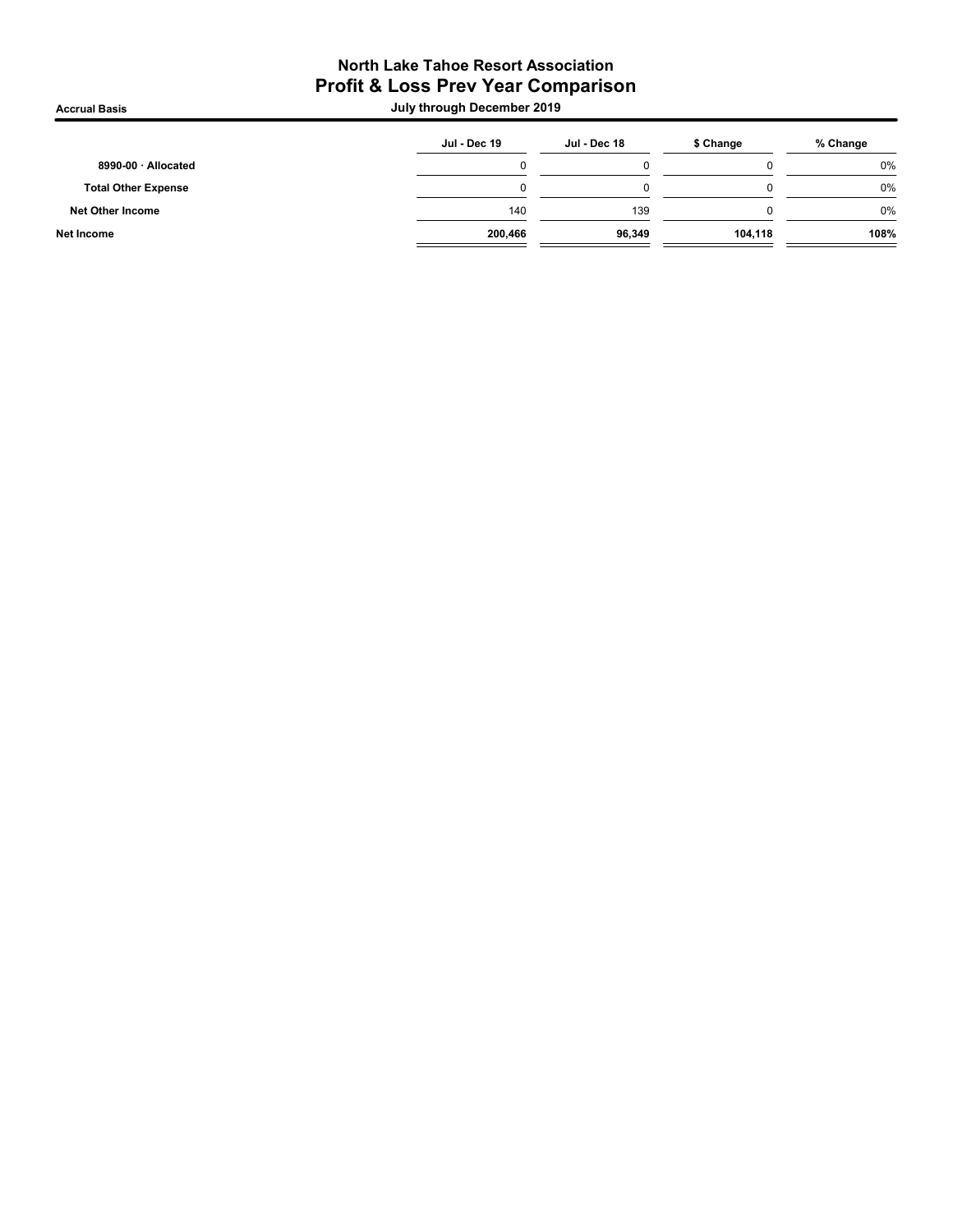| <b>Accrual Basis</b>                                                                                                                                                                                                                                                                                                                     |                                                             | <b>All Departments</b>                                          |                                                                              |                                                                        |                                                                         |                                                                                     |                                                                             |
|------------------------------------------------------------------------------------------------------------------------------------------------------------------------------------------------------------------------------------------------------------------------------------------------------------------------------------------|-------------------------------------------------------------|-----------------------------------------------------------------|------------------------------------------------------------------------------|------------------------------------------------------------------------|-------------------------------------------------------------------------|-------------------------------------------------------------------------------------|-----------------------------------------------------------------------------|
|                                                                                                                                                                                                                                                                                                                                          | <b>Dec 19</b>                                               | <b>Budget</b>                                                   | \$ Over Budget                                                               | Jul - Dec 19                                                           | <b>YTD Budget</b>                                                       | \$ Over Budget                                                                      | Annual Bud                                                                  |
| <b>Ordinary Income/Expense</b>                                                                                                                                                                                                                                                                                                           |                                                             |                                                                 |                                                                              |                                                                        |                                                                         |                                                                                     |                                                                             |
| Income<br>4050-00 County of Placer TOT Funding<br>4200-00 · Membership Dues Revenue<br>4250-00 · Revenues-Membership Activities<br>4250-01 · Community Awards                                                                                                                                                                            | 302,005<br>11,183                                           | 331,671<br>10,833                                               | (29, 667)<br>350                                                             | 1,819,772<br>67,155                                                    | 1,868,370<br>65,000                                                     | (48, 598)<br>2,155                                                                  | 3,914,430<br>130,000                                                        |
| 4250-04 · Silent Auction<br>4250-05 · Sponsorships<br>4250-01 Community Awards - Other                                                                                                                                                                                                                                                   | 0<br>0<br>0                                                 | 0<br>0<br>$\mathbf 0$                                           | 0<br>0<br>$\mathbf 0$                                                        | 0<br>0<br>0                                                            | 0<br>0<br>0                                                             | 0<br>0<br>0                                                                         | 17,000<br>17,000<br>16,000                                                  |
| Total 4250-01 · Community Awards                                                                                                                                                                                                                                                                                                         | 0                                                           | $\mathbf 0$                                                     | $\mathbf 0$                                                                  | $\mathbf 0$                                                            | $\mathbf 0$                                                             | $\mathbf 0$                                                                         | 50,000                                                                      |
| 4250-02 · Chamber Events<br>4250-03 · Summer/Winter Rec Luncheon<br>4251-00 · Tues AM Breakfast Club                                                                                                                                                                                                                                     | 0<br>0                                                      | 1,200<br>0                                                      | (1,200)<br>$\Omega$                                                          | 0<br>0                                                                 | 1,200<br>2,700                                                          | (1,200)<br>(2,700)                                                                  | 2,500<br>2,700                                                              |
| 4251-01 · Tues AM Breakfast Club Sponsors<br>4251-00 · Tues AM Breakfast Club - Other                                                                                                                                                                                                                                                    | $\mathbf 0$<br>615                                          | $\mathbf 0$<br>636                                              | $\mathbf 0$<br>(21)                                                          | $\Omega$<br>2,955                                                      | $\Omega$<br>3,182                                                       | 0<br>(227)                                                                          | 3,000<br>7,000                                                              |
| Total 4251-00 · Tues AM Breakfast Club                                                                                                                                                                                                                                                                                                   | 615                                                         | 636                                                             | (21)                                                                         | 2,955                                                                  | 3,182                                                                   | (227)                                                                               | 10,000                                                                      |
| 4250-00 · Revenues-Membership Activities - Other                                                                                                                                                                                                                                                                                         | 520                                                         | 200                                                             | 320                                                                          | 4,096                                                                  | 3,000                                                                   | 1,096                                                                               | 4,000                                                                       |
| Total 4250-00 · Revenues-Membership Activities                                                                                                                                                                                                                                                                                           | 1,135                                                       | 2,036                                                           | (901)                                                                        | 7,051                                                                  | 10,082                                                                  | (3,031)                                                                             | 69,200                                                                      |
| 4253-00 · Revenue-Other<br>4600-00 Commissions<br>4601-00 Commissions - South Shore                                                                                                                                                                                                                                                      | 1,000<br>0                                                  | $\mathbf 0$<br>0                                                | 1,000<br>0                                                                   | 1,000<br>6,563                                                         | $\mathbf 0$<br>$\mathbf 0$                                              | 1,000<br>6,563                                                                      | $\mathbf 0$<br>$\mathbf 0$                                                  |
| 4600-00 · Commissions - Other                                                                                                                                                                                                                                                                                                            | 167                                                         | 0                                                               | 167                                                                          | 27,764                                                                 | 21,495                                                                  | 6,269                                                                               | 28,276                                                                      |
| Total 4600-00 · Commissions                                                                                                                                                                                                                                                                                                              | 167                                                         | $\Omega$                                                        | 167                                                                          | 34,327                                                                 | 21,495                                                                  | 12,833                                                                              | 28,276                                                                      |
| 46000 · Merchandise Sales<br>4502-00 · Non-Retail VIC income<br>46000 · Merchandise Sales - Other                                                                                                                                                                                                                                        | 168<br>10,204                                               | 400<br>7,200                                                    | (232)<br>3,004                                                               | 383<br>68,959                                                          | 2,400<br>63,600                                                         | (2,017)<br>5,359                                                                    | 4,800<br>108,100                                                            |
| Total 46000 · Merchandise Sales                                                                                                                                                                                                                                                                                                          | 10,372                                                      | 7,600                                                           | 2,772                                                                        | 69,342                                                                 | 66,000                                                                  | 3,342                                                                               | 112,900                                                                     |
| <b>Total Income</b>                                                                                                                                                                                                                                                                                                                      | 325,862                                                     | 352,141                                                         | (26, 279)                                                                    | 1,998,647                                                              | 2,030,946                                                               | (32, 299)                                                                           | 4,254,806                                                                   |
| <b>Gross Profit</b>                                                                                                                                                                                                                                                                                                                      | 325,862                                                     | 352,141                                                         | (26, 279)                                                                    | 1,998,647                                                              | 2,030,946                                                               | (32, 299)                                                                           | 4,254,806                                                                   |
| <b>Expense</b><br>5000-00 · Salaries & Wages<br>5010-00 · Sales Commissions<br>5020-00 $\cdot$ P/R - Tax Expense<br>5030-00 · P/R - Health Insurance Expense<br>5040-00 · P/R - Workmans Comp<br>5060-00 $\cdot$ 401 (k)<br>5061-00 · 401k Profit Sharing<br>5070-00 · Other Benefits and Expenses<br>5000-00 · Salaries & Wages - Other | 568<br>7,008<br>9,724<br>728<br>2,564<br>0<br>188<br>51,686 | 800<br>7,575<br>11,868<br>1,284<br>3,646<br>80<br>413<br>91,142 | (232)<br>(567)<br>(2, 144)<br>(556)<br>(1,083)<br>(80)<br>(226)<br>(39, 456) | 12,013<br>36,410<br>65,982<br>4,879<br>17,704<br>0<br>1,926<br>410,857 | 4,800<br>43,072<br>71,208<br>7,057<br>20,796<br>480<br>2,480<br>519.802 | 7,213<br>(6,662)<br>(5, 226)<br>(2, 178)<br>(3,092)<br>(480)<br>(554)<br>(108, 945) | 9,600<br>84,163<br>142,416<br>13,981<br>41,981<br>960<br>5,040<br>1.049.304 |
| Total 5000-00 · Salaries & Wages                                                                                                                                                                                                                                                                                                         | 72,465                                                      | 116,809                                                         | (44, 344)                                                                    | 549,771                                                                | 669.696                                                                 | (119, 925)                                                                          | 1,347,445                                                                   |
| $5100-00 \cdot$ Rent<br>$5110-00 \cdot$ Utilities<br>5140-00 · Repairs & Maintenance<br>5150-00 · Office - Cleaning<br>5100-00 · Rent - Other                                                                                                                                                                                            | 966<br>1,018<br>550<br>13,058                               | 1,077<br>1,547<br>1,175<br>12,514                               | (111)<br>(529)<br>(625)<br>544                                               | 4,998<br>3,405<br>4,450<br>78,348                                      | 6,152<br>8,949<br>4,535<br>75,357                                       | (1, 154)<br>(5, 544)<br>(85)<br>2,991                                               | 12,899<br>21,938<br>10,362<br>151,529                                       |
| Total 5100-00 · Rent                                                                                                                                                                                                                                                                                                                     | 15,592                                                      | 16,313                                                          | (721)                                                                        | 91,201                                                                 | 94,993                                                                  | (3,792)                                                                             | 196,728                                                                     |
| 5310-00 · Telephone<br>5320-00 · Telephone                                                                                                                                                                                                                                                                                               | 1,440                                                       | 2,064                                                           | (624)                                                                        | 10,697                                                                 | 12,497                                                                  | (1,800)                                                                             | 24,134                                                                      |
| Total 5310-00 · Telephone                                                                                                                                                                                                                                                                                                                | 1,440                                                       | 2,064                                                           | (624)                                                                        | 10,697                                                                 | 12,497                                                                  | (1,800)                                                                             | 24,134                                                                      |
| 5420-00 · Mail - USPS                                                                                                                                                                                                                                                                                                                    | 100                                                         | 213                                                             | (113)                                                                        | 917                                                                    | 1,298                                                                   | (381)                                                                               | 2,578                                                                       |
| 5510-00 · Insurance/Bonding<br>$5520-00 \cdot$ Supplies<br>5525-00 · Supplies- Computer <\$1000                                                                                                                                                                                                                                          | 1,123<br>10                                                 | 809<br>436                                                      | 314<br>(426)                                                                 | 8,012<br>585                                                           | 4,834<br>6,904                                                          | 3,178<br>(6, 319)                                                                   | 9,604<br>10,442                                                             |
| 5520-00 · Supplies - Other                                                                                                                                                                                                                                                                                                               | 1,981                                                       | 1,443                                                           | 538                                                                          | 9,989                                                                  | 19,044                                                                  | (9,055)                                                                             | 29,248                                                                      |
| Total 5520-00 · Supplies                                                                                                                                                                                                                                                                                                                 | 1,991                                                       | 1,879                                                           | 112                                                                          | 10,574                                                                 | 25,948                                                                  | (15, 374)                                                                           | 39,690                                                                      |
| 5610-00 · Depreciation<br>5700-00 · Equipment Support & Maintenance<br>5710-00 · Taxes, Licenses & Fees<br>5740-00 · Equipment Rental/Leasing<br>5800-00 · Training Seminars<br>5850-00 · Artist of Month - Commissions<br>5900-00 · Professional Fees<br>5910-00 · Professional Fees - Attorneys                                        | 118<br>11,363<br>1,246<br>(8,075)<br>500<br>284<br>720      | 158<br>2,476<br>1,062<br>1,274<br>2,018<br>360<br>725           | (40)<br>8,887<br>184<br>(9, 349)<br>(1, 518)<br>(77)<br>(5)                  | 708<br>11,568<br>5,746<br>5,461<br>1,255<br>2,622<br>2,720             | 944<br>14,856<br>6,525<br>7,626<br>6,731<br>2,160<br>4,350              | (236)<br>(3, 288)<br>(779)<br>(2, 164)<br>(5, 476)<br>462<br>(1,630)                | 1,656<br>29,952<br>12,895<br>15,104<br>12,835<br>4,320<br>9,000             |
| 5920-00 · Professional Fees - Accountant<br>5921-00 · Professional Fees - Other                                                                                                                                                                                                                                                          | 0<br>8,499                                                  | 0<br>6,983                                                      | $\Omega$<br>1,516                                                            | 18,800<br>58,898                                                       | 22,400<br>66,900                                                        | (3,600)<br>(8,002)                                                                  | 24,900<br>81,800                                                            |
| Total 5900-00 · Professional Fees                                                                                                                                                                                                                                                                                                        | 9,219                                                       | 7,708                                                           | 1,511                                                                        | 80,418                                                                 | 93,650                                                                  | (13, 232)                                                                           | 115,700                                                                     |
| 5941-00 · Research & Planning                                                                                                                                                                                                                                                                                                            | $\mathbf 0$                                                 | 1,800                                                           | (1,800)                                                                      | 0                                                                      | 10,800                                                                  | (10, 800)                                                                           | 21,600                                                                      |
| $6020-00 \cdot$ Programs<br>6016-00 · Special Event Partnership<br>6018-00 · Business Assoc. Grants                                                                                                                                                                                                                                      | 0<br>0                                                      | 0<br>0                                                          | 0<br>0                                                                       | 0<br>0                                                                 | 0<br>$\mathbf 0$                                                        | 0<br>0                                                                              | 50,000<br>30,000                                                            |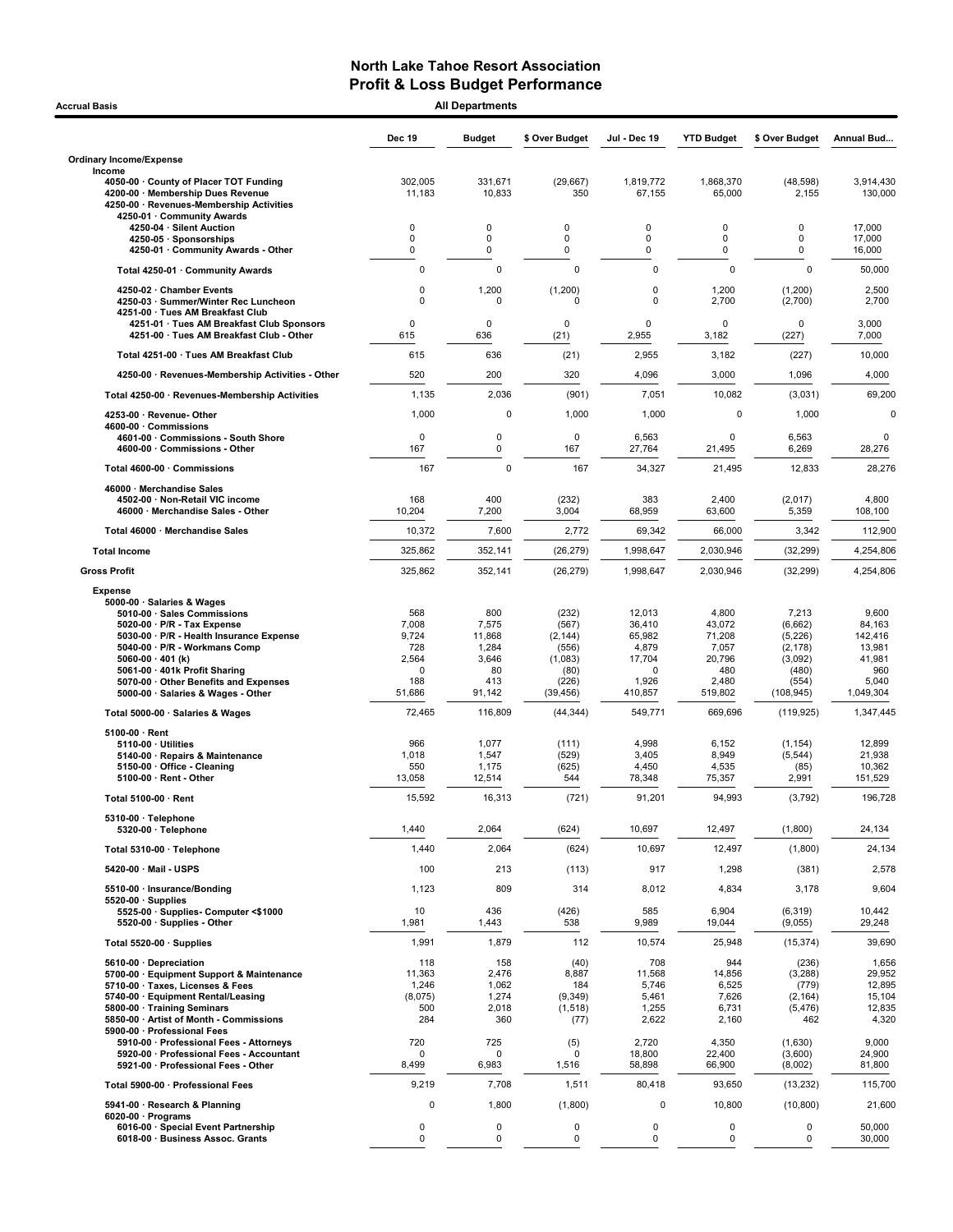Accrual Basis **Accrual Basis All Departments** 

|                                                                                    | <b>Dec 19</b> | <b>Budget</b>    | \$ Over Budget      | Jul - Dec 19   | <b>YTD Budget</b> | \$ Over Budget      | Annual Bud        |
|------------------------------------------------------------------------------------|---------------|------------------|---------------------|----------------|-------------------|---------------------|-------------------|
| Total 6020-00 · Programs                                                           | $\pmb{0}$     | $\mathbf 0$      | $\mathbf 0$         | $\mathbf 0$    | $\mathbf 0$       | $\mathbf 0$         | 80,000            |
| 6420-00 · Events                                                                   |               |                  |                     |                |                   |                     |                   |
| 6420-01 · Sponsorships<br>6023-00 · Autumn Food & Wine                             | 0             | 0                | 0                   | 34,668         | 37,495            | (2,827)             | 37,495            |
| 6421-01 · 4th of July Fireworks                                                    | 0             | $\mathbf 0$      | 0                   | 0              | $\Omega$          | $\Omega$            | 20,000            |
| 6421-04 · Broken Arrow Skyrace<br>$6421-06 \cdot$ Spartan                          | 0<br>0        | 25,000<br>0      | (25,000)<br>0       | 0<br>254,019   | 25,000<br>254,400 | (25,000)<br>(381)   | 25,400<br>254,400 |
| 6421-07 · Tahoe Lacrosse Tournament                                                | 0             | $\mathbf 0$      | 0                   | 0              | 0                 | $\Omega$            | 6,000             |
| 6421-09 · Wanderlust                                                               | 0             | $\mathbf 0$      | 0                   | 0              | 500               | (500)               | 37,500            |
| 6421-10 · WinterWonderGrass - Tahoe<br>6421-16 · Mountain Travel Symposium         | 400<br>5,000  | $\mathbf 0$<br>0 | 400<br>5,000        | 180<br>5,000   | 0<br>0            | 180<br>5,000        | 21,900<br>75,000  |
| Total 6420-01 · Sponsorships                                                       | 5,400         | 25,000           | (19,600)            | 293,867        | 317,395           | (23, 528)           | 477,695           |
| 6421-00 · New Event Development                                                    | 0             | 2,500            | (2,500)             | 220            | 15,000            | (14, 780)           | 30,000            |
| 6424-00 · Event Operation Expenses                                                 | 0             | 667              | (667)               | 1,617          | 4,002             | (2, 385)            | 8,000             |
| Total 6420-00 · Events                                                             | 5,400         | 28,167           | (22, 767)           | 295,704        | 336,397           | (40, 693)           | 515,695           |
| 6423-00 · Membership Activities                                                    | 5,000         | 0                | 5,000               | 6,140          | 0                 |                     | 27,500            |
| 6434-00 · Community Awards Dinner<br>6436 00 · Membership - Wnt/Sum Rec Lunch      | $\mathbf 0$   | 0                | 0                   | 633            | 3,500             | 6,140<br>(2,867)    | 5,000             |
| 6437-00 · Tuesday Morning Breakfast Club                                           | 470           | 545              | (76)                | 2,211          | 2,727             | (517)               | 6,000             |
| 6442-00 · Public Relations/Website                                                 | 353           | 417              | (63)                | 3,003          | 2,500             | 503                 | 5,000             |
| 6423-00 · Membership Activities - Other                                            | 0             | 2,500            | (2,500)             | 1,129          | 4,150             | (3,021)             | 8,500             |
| Total 6423-00 · Membership Activities                                              | 5,823         | 3,462            | 2,361               | 13,116         | 12,877            | 238                 | 52,000            |
| 6730-00 · Marketing Cooperative/Media                                              | 150,831       | 150,831          | 0                   | 637,976        | 637,976           | $\mathbf 0$         | 1,503,362         |
| 6740-00 · Media/Collateral/Production<br>6742-00 · Non-NLT Co-Op Marketing Program | 0<br>716      | 1,500<br>2,000   | (1,500)<br>(1, 284) | 0<br>6,115     | 1,500<br>13,910   | (1,500)<br>(7, 795) | 3,000<br>27,910   |
| 6743-00 · BACC Marketing Programs                                                  |               |                  |                     |                |                   |                     |                   |
| 6743-01 · Shop Local<br>6743-03 · Touch Lake Tahoe                                 | 0<br>0        | 0<br>0           | 0<br>0              | 5,450<br>0     | 7,132<br>0        | (1,682)<br>0        | 20,000<br>20,000  |
| $6743-04 \cdot$ High Notes                                                         | 0             | $\mathbf 0$      | 0                   | $\mathbf 0$    | 0                 | 0                   | 20,000            |
| 6743-05 · Peak Your Adventure                                                      | 0             | 0                | $\pmb{0}$           | $\mathbf 0$    | 1,000             | (1,000)             | 20,000            |
| Total 6743-00 · BACC Marketing Programs                                            | 0             | $\Omega$         | $\Omega$            | 5,450          | 8,132             | (2,682)             | 80,000            |
| 7500-00 · Trade Shows/Travel                                                       | 0             | $\Omega$         | 0                   | 0              | 1,500             | (1,500)             | 3,000             |
| 8100-00 · Cost of Goods Sold<br>51100 · Freight and Shipping Costs                 | 24            | 100              | (76)                | 754            | 800               | (46)                | 1,190             |
| 52500 · Purchase Discounts                                                         | 0             |                  |                     | (1)            |                   |                     |                   |
| 59900 · POS Inventory Adjustments<br>8100-00 · Cost of Goods Sold - Other          | 0<br>6,459    | 3,600            | 2,859               | 116<br>37,729  | 31,800            | 5,929               | 54,050            |
|                                                                                    | 6,484         | 3,700            | 2,784               | 38,599         | 32,600            | 5,999               | 55,240            |
| Total 8100-00 · Cost of Goods Sold                                                 |               |                  |                     |                |                   |                     |                   |
| 8200-00 · Associate Relations<br>8300-00 · Board Functions                         | 451<br>4,457  | 648<br>250       | (197)<br>4,207      | 940<br>9,212   | 3,888<br>3,750    | (2,948)<br>5,462    | 7,756<br>5,950    |
| 8500-00 · Credit Card Fees                                                         | 457           | 448              | 9                   | 3,522          | 3,402             | 120                 | 7,454             |
| 8600-00 · Additional Opportunites                                                  | 0             | 3,500            | (3,500)             | 0              | 11,091            | (11,091)            | 32,091            |
| 8700-00 · Automobile Expenses                                                      | 41            | 551              | (510)               | 1,363          | 3,280             | (1, 917)            | 6,285             |
| 8750-00 · Meals/Meetings<br>8810-00 · Dues & Subscriptions                         | 50<br>376     | 462<br>716       | (411)<br>(340)      | 1,044<br>4,193 | 2,769<br>3,795    | (1,725)<br>398      | 5,534<br>7,490    |
| 8910-00 · Travel                                                                   | 0             | 500              | (500)               | 0              | 2,300             | (2,300)             | 7,800             |
| 8920-00 · Bad Debt                                                                 | 0             |                  |                     | 2,138          |                   |                     |                   |
| <b>Total Expense</b>                                                               | 282,453       | 351,677          | (69, 224)           | 1,798,320      | 2,031,724         | (233, 404)          | 4,234,808         |
| <b>Net Ordinary Income</b>                                                         | 43,409        | 464              | 42,945              | 200,327        | (777)             | 201,104             | 19,998            |
| Other Income/Expense<br>Other Income                                               |               |                  |                     |                |                   |                     |                   |
| 4700-00 · Revenues- Interest & Investment                                          | 24            |                  |                     | 140            |                   |                     |                   |
| <b>Total Other Income</b>                                                          | 24            |                  |                     | 140            |                   |                     |                   |
| <b>Other Expense</b><br>8990-00 · Allocated                                        | 0             | 0                | 0                   | 0              | (1)               | -1                  | 0                 |
| <b>Total Other Expense</b>                                                         | 0             | 0                | 0                   | 0              | (1)               | $\overline{1}$      | 0                 |
| <b>Net Other Income</b>                                                            | 24            | 0                | 24                  | 140            | $\mathbf{1}$      | 139                 | 0                 |
| Net Income                                                                         | 43,432        | 464              | 42,968              | 200,466        | (776)             | 201,243             | 19,998            |
|                                                                                    |               |                  |                     |                |                   |                     |                   |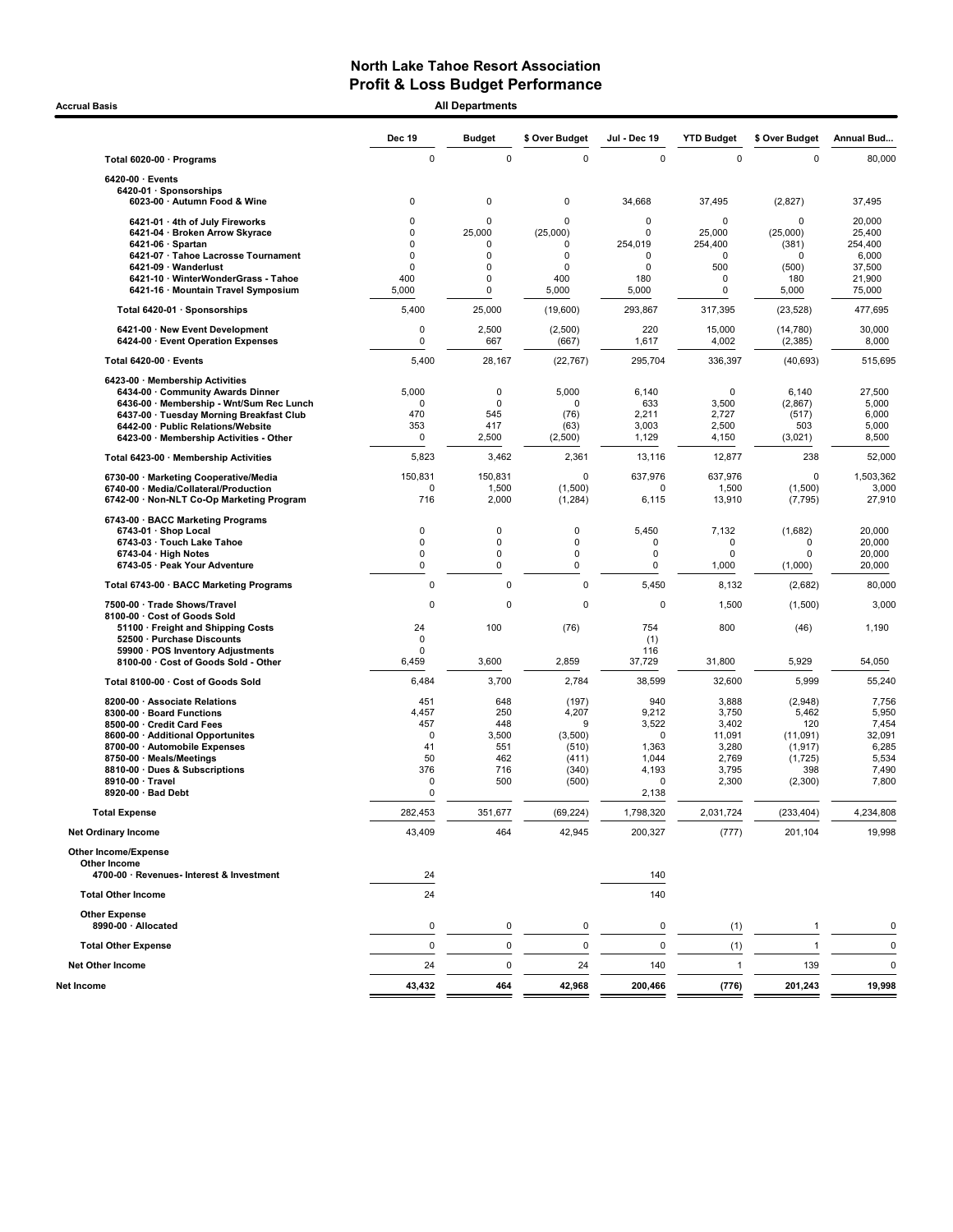| <b>Accrual Basis</b>                                                                                                                                                                                                                                                                                         |                                                        | 11 - Marketing                                           |                                                     |                                                             |                                                               |                                                                          |                                                                    |
|--------------------------------------------------------------------------------------------------------------------------------------------------------------------------------------------------------------------------------------------------------------------------------------------------------------|--------------------------------------------------------|----------------------------------------------------------|-----------------------------------------------------|-------------------------------------------------------------|---------------------------------------------------------------|--------------------------------------------------------------------------|--------------------------------------------------------------------|
|                                                                                                                                                                                                                                                                                                              | <b>Dec 19</b>                                          | <b>Budget</b>                                            | \$ Over Budget                                      | Jul - Dec 19                                                | <b>YTD Budget</b>                                             | \$ Over Budget                                                           | <b>Annual Budget</b>                                               |
| <b>Ordinary Income/Expense</b>                                                                                                                                                                                                                                                                               |                                                        |                                                          |                                                     |                                                             |                                                               |                                                                          |                                                                    |
| Income<br>4050-00 County of Placer TOT Funding<br>4253-00 · Revenue- Other                                                                                                                                                                                                                                   | 221,479<br>1,000                                       | 251,146                                                  | (29, 667)                                           | 1,359,802<br>1,000                                          | 1,408,402                                                     | (48, 599)                                                                | 3,044,007                                                          |
| <b>Total Income</b>                                                                                                                                                                                                                                                                                          | 222,479                                                | 251,146                                                  | (28, 667)                                           | 1,360,802                                                   | 1,408,402                                                     | (47, 599)                                                                | 3,044,007                                                          |
| <b>Gross Profit</b>                                                                                                                                                                                                                                                                                          | 222,479                                                | 251,146                                                  | (28, 667)                                           | 1,360,802                                                   | 1,408,402                                                     | (47, 599)                                                                | 3,044,007                                                          |
| <b>Expense</b><br>5000-00 · Salaries & Wages<br>5000-01 · In-Market Administration<br>$5020-00 \cdot P/R$ - Tax Expense<br>5030-00 · P/R - Health Insurance Expense<br>5040-00 · P/R - Workmans Comp<br>5060-00 $\cdot$ 401 (k)<br>5070-00 Other Benefits and Expenses<br>5000-00 · Salaries & Wages - Other | 1,375<br>2,356<br>4,119<br>127<br>880<br>113<br>23,564 | 1,375<br>2,037<br>3,667<br>178<br>1,019<br>160<br>25,467 | 0<br>318<br>452<br>(52)<br>(139)<br>(47)<br>(1,903) | 8,250<br>10,759<br>25,374<br>789<br>5,170<br>600<br>137,961 | 8,250<br>12,224<br>22,002<br>1,070<br>6,112<br>960<br>152,802 | $\mathbf 0$<br>(1, 465)<br>3,372<br>(281)<br>(942)<br>(360)<br>(14, 841) | 16,500<br>21,537<br>44,004<br>2,139<br>12,224<br>1,920<br>305,604  |
| Total 5000-00 · Salaries & Wages                                                                                                                                                                                                                                                                             | 32,533                                                 | 33,903                                                   | (1,370)                                             | 188,902                                                     | 203,420                                                       | (14, 518)                                                                | 403,929                                                            |
| 5100-00 · Rent<br>$5110-00 \cdot$ Utilities<br>5140-00 · Repairs & Maintenance<br>5150-00 · Office - Cleaning<br>$5100-00 \cdot$ Rent - Other                                                                                                                                                                | 163<br>92<br>205<br>2,442                              | 130<br>80<br>225<br>2,050                                | 32<br>12<br>(20)<br>392                             | 948<br>138<br>1,662<br>14,618                               | 843<br>160<br>1,192<br>12,644                                 | 105<br>(22)<br>471<br>1,973                                              | 2,001<br>4,367<br>2,866<br>24,200                                  |
| Total 5100-00 · Rent                                                                                                                                                                                                                                                                                         | 2,902                                                  | 2,486                                                    | 416                                                 | 17,366                                                      | 14,840                                                        | 2,527                                                                    | 33,434                                                             |
| 5310-00 · Telephone<br>5320-00 · Telephone                                                                                                                                                                                                                                                                   | 386                                                    | 600                                                      | (214)                                               | 2,955                                                       | 3,600                                                         | (645)                                                                    | 6,600                                                              |
| Total 5310-00 · Telephone                                                                                                                                                                                                                                                                                    | 386                                                    | 600                                                      | (214)                                               | 2,955                                                       | 3,600                                                         | (645)                                                                    | 6,600                                                              |
| 5420-00 Mail - USPS                                                                                                                                                                                                                                                                                          | 34                                                     | 50                                                       | (16)                                                | 287                                                         | 300                                                           | (13)                                                                     | 600                                                                |
| $5520-00 \cdot$ Supplies<br>5525-00 · Supplies- Computer <\$1000<br>5520-00 · Supplies - Other                                                                                                                                                                                                               | 0<br>56                                                | 100<br>150                                               | (100)<br>(94)                                       | $\mathbf 0$<br>914                                          | 3,100<br>900                                                  | (3, 100)<br>14                                                           | 3,700<br>4,750                                                     |
| Total 5520-00 · Supplies                                                                                                                                                                                                                                                                                     | 56                                                     | 250                                                      | (194)                                               | 914                                                         | 4,000                                                         | (3,086)                                                                  | 8,450                                                              |
| 5700-00 · Equipment Support & Maintenance<br>5710-00 · Taxes, Licenses & Fees<br>5740-00 · Equipment Rental/Leasing                                                                                                                                                                                          | 0<br>0<br>243                                          | 120<br>315                                               | (120)<br>(72)                                       | $\mathbf 0$<br>60<br>1,392                                  | 720<br>1,890                                                  | (720)<br>(498)                                                           | 1,440<br>3,780                                                     |
| 5800-00 · Training Seminars<br>5900-00 · Professional Fees                                                                                                                                                                                                                                                   | 500<br>0                                               | 1,597<br>100                                             | (1,097)                                             | 1,166<br>$\mathsf 0$                                        | 2,206<br>600                                                  | (1,040)                                                                  | 4,785<br>1,500                                                     |
| 5910-00 · Professional Fees - Attorneys<br>5921-00 · Professional Fees - Other                                                                                                                                                                                                                               | 0                                                      | 400                                                      | (100)<br>(400)                                      | 0                                                           | 2,400                                                         | (600)<br>(2,400)                                                         | 4,800                                                              |
| Total 5900-00 · Professional Fees                                                                                                                                                                                                                                                                            | $\mathbf 0$                                            | 500                                                      | (500)                                               | $\mathbf 0$                                                 | 3,000                                                         | (3,000)                                                                  | 6,300                                                              |
| 5941-00 · Research & Planning<br>$6020-00 \cdot$ Programs<br>6016-00 · Special Event Partnership                                                                                                                                                                                                             | 0<br>0                                                 | 1,500<br>$\pmb{0}$                                       | (1,500)<br>0                                        | 0<br>$\mathbf 0$                                            | 9,000<br>0                                                    | (9,000)<br>$\mathbf 0$                                                   | 18,000<br>50,000                                                   |
| 6018-00 · Business Assoc. Grants                                                                                                                                                                                                                                                                             | 0                                                      | 0                                                        | 0                                                   | $\mathbf 0$                                                 | 0                                                             | 0                                                                        | 30,000                                                             |
| Total 6020-00 · Programs                                                                                                                                                                                                                                                                                     | $\mathbf 0$                                            | 0                                                        | 0                                                   | 0                                                           | $\pmb{0}$                                                     | 0                                                                        | 80,000                                                             |
| $6420-00$ · Events<br>6420-01 · Sponsorships<br>6023-00 · Autumn Food & Wine                                                                                                                                                                                                                                 | $\mathbf 0$                                            | $\mathbf 0$                                              | $\Omega$                                            | 34,668                                                      | 37,495                                                        | (2,827)                                                                  | 37,495                                                             |
| 6421-01 · 4th of July Fireworks<br>6421-04 · Broken Arrow Skyrace<br>$6421-06 \cdot$ Spartan<br>6421-07 · Tahoe Lacrosse Tournament<br>6421-09 · Wanderlust<br>6421-10 · WinterWonderGrass - Tahoe<br>6421-16 · Mountain Travel Symposium                                                                    | 0<br>0<br>$\mathbf 0$<br>0<br>0<br>400<br>5,000        | $\mathbf 0$<br>25,000<br>0<br>0<br>0<br>0<br>$\pmb{0}$   | 0<br>(25,000)<br>0<br>0<br>0<br>400<br>5,000        | 0<br>0<br>254,019<br>0<br>0<br>180<br>5,000                 | 0<br>25,000<br>254,400<br>0<br>500<br>0<br>0                  | 0<br>(25,000)<br>(381)<br>0<br>(500)<br>180<br>5,000                     | 20,000<br>25,400<br>254,400<br>6,000<br>37,500<br>21,900<br>75,000 |
| Total 6420-01 · Sponsorships                                                                                                                                                                                                                                                                                 | 5,400                                                  | 25,000                                                   | (19,600)                                            | 293,867                                                     | 317,395                                                       | (23, 528)                                                                | 477,695                                                            |
| 6421-00 · New Event Development<br>6424-00 · Event Operation Expenses                                                                                                                                                                                                                                        | 0<br>0                                                 | 2,500<br>667                                             | (2,500)<br>(667)                                    | 220<br>1,617                                                | 15,000<br>4,002                                               | (14, 780)<br>(2, 385)                                                    | 30,000<br>8,000                                                    |
| Total 6420-00 · Events                                                                                                                                                                                                                                                                                       | 5,400                                                  | 28,167                                                   | (22, 767)                                           | 295,704                                                     | 336,397                                                       | (40, 693)                                                                | 515,695                                                            |
| 6730-00 · Marketing Cooperative/Media<br>6742-00 · Non-NLT Co-Op Marketing Program                                                                                                                                                                                                                           | 140,255<br>516                                         | 140,255<br>1,000                                         | 0<br>(484)                                          | 574,517<br>4,544                                            | 574,517<br>7,910                                              | 0<br>(3,366)                                                             | 1,376,446<br>15,910                                                |
| 6743-00 · BACC Marketing Programs<br>$6743-01 \cdot$ Shop Local<br>6743-03 · Touch Lake Tahoe<br>$6743-04 \cdot$ High Notes<br>6743-05 · Peak Your Adventure                                                                                                                                                 | 0<br>0<br>0<br>0                                       | $\Omega$<br>0<br>0<br>0                                  | 0<br>0<br>0<br>0                                    | 5,450<br>0<br>0<br>0                                        | 7,132<br>0<br>$\mathbf 0$<br>1,000                            | (1,682)<br>0<br><sup>0</sup><br>(1,000)                                  | 20,000<br>20,000<br>20,000<br>20,000                               |
| Total 6743-00 · BACC Marketing Programs                                                                                                                                                                                                                                                                      | 0                                                      | 0                                                        | 0                                                   | 5,450                                                       | 8,132                                                         | (2,682)                                                                  | 80,000                                                             |
| 8200-00 · Associate Relations<br>8500-00 · Credit Card Fees                                                                                                                                                                                                                                                  | 38<br>0                                                | 140                                                      | (102)                                               | 191<br>50                                                   | 840                                                           | (650)                                                                    | 1,660                                                              |
| 8600-00 · Additional Opportunites<br>8700-00 · Automobile Expenses<br>8750-00 · Meals/Meetings                                                                                                                                                                                                               | 0<br>14<br>8                                           | 3,000<br>130<br>163                                      | (3,000)<br>(116)<br>(155)                           | 0<br>892<br>459                                             | 8,091<br>780<br>975                                           | (8,091)<br>112<br>(516)                                                  | 26,091<br>1,560<br>1,950                                           |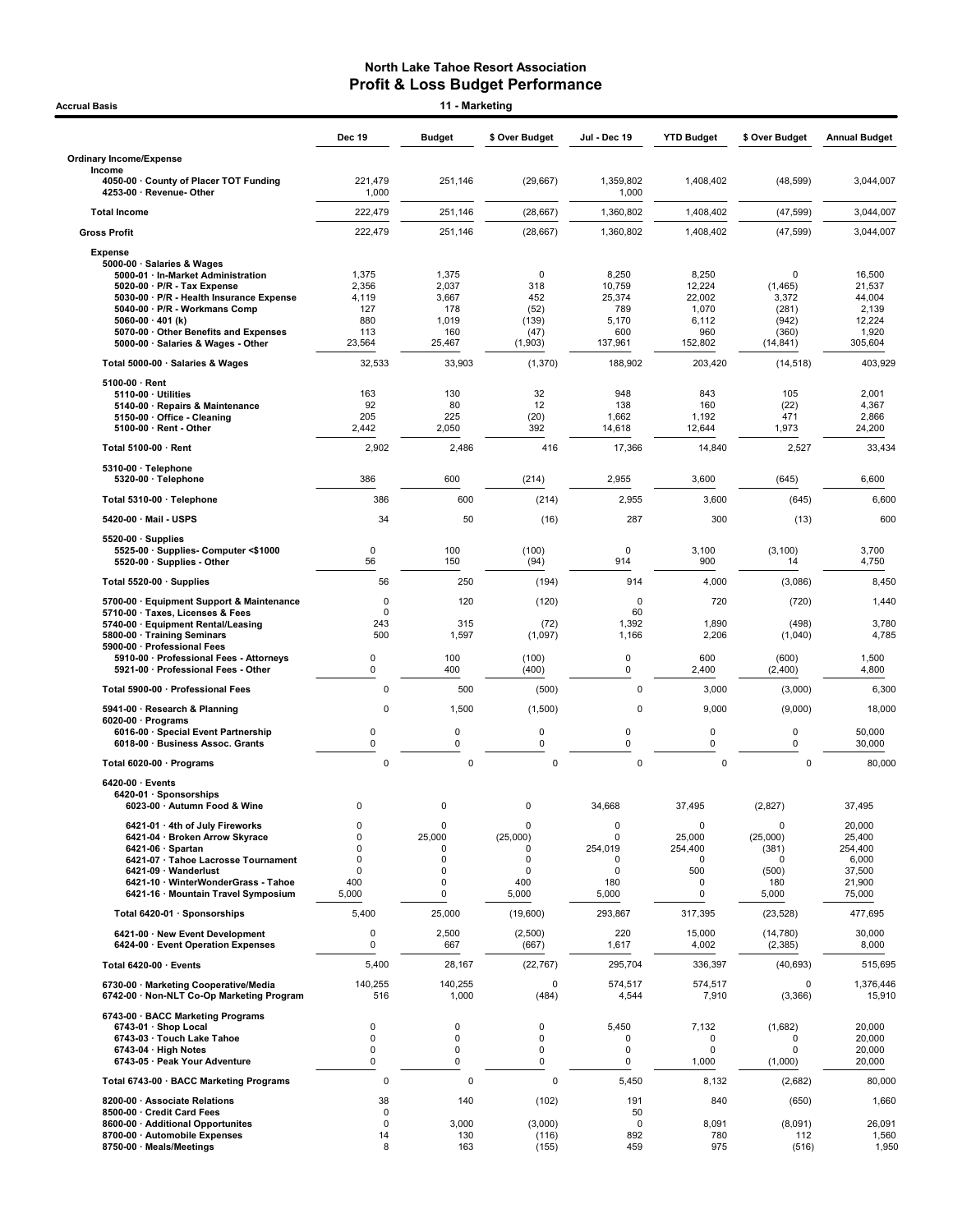Dec 19 Budget \$ Over Budget Jul - Dec 19 YTD Budget \$ Over Budget Annual Budget 8810-00 · Dues & Subscriptions 109 250 (141) 1,026 1,500 (474) 3,000 8910-00 · Travel 0 500 (500) 0 2,300 (2,300) 6,300 Total Expense 182,994 214,925 (31,932) 1,095,872 1,184,417 (88,545) 2,595,931 Net Ordinary Income 39,486 36,221 3,265 264,930 223,985 40,945 448,076 Other Income/Expense Other Income 4700-00 · Revenues- Interest & Investment 24 140 Total Other Income 24 140 Other Expense<br> 8990-00 · Allocated 24,970 36,233 (11,263) 165,065 224,060 (58,995) 448,076 Total Other Expense 24,970 36,233 (11,263) 165,065 224,060 (58,995) 448,076 Net Other Income (24,947) (36,233) 11,286 (164,925) (224,060) 59,135 (448,076) Net Income 14,539 (13) 14,552 100,005 (75) 100,080 0 Accrual Basis **11 - Marketing**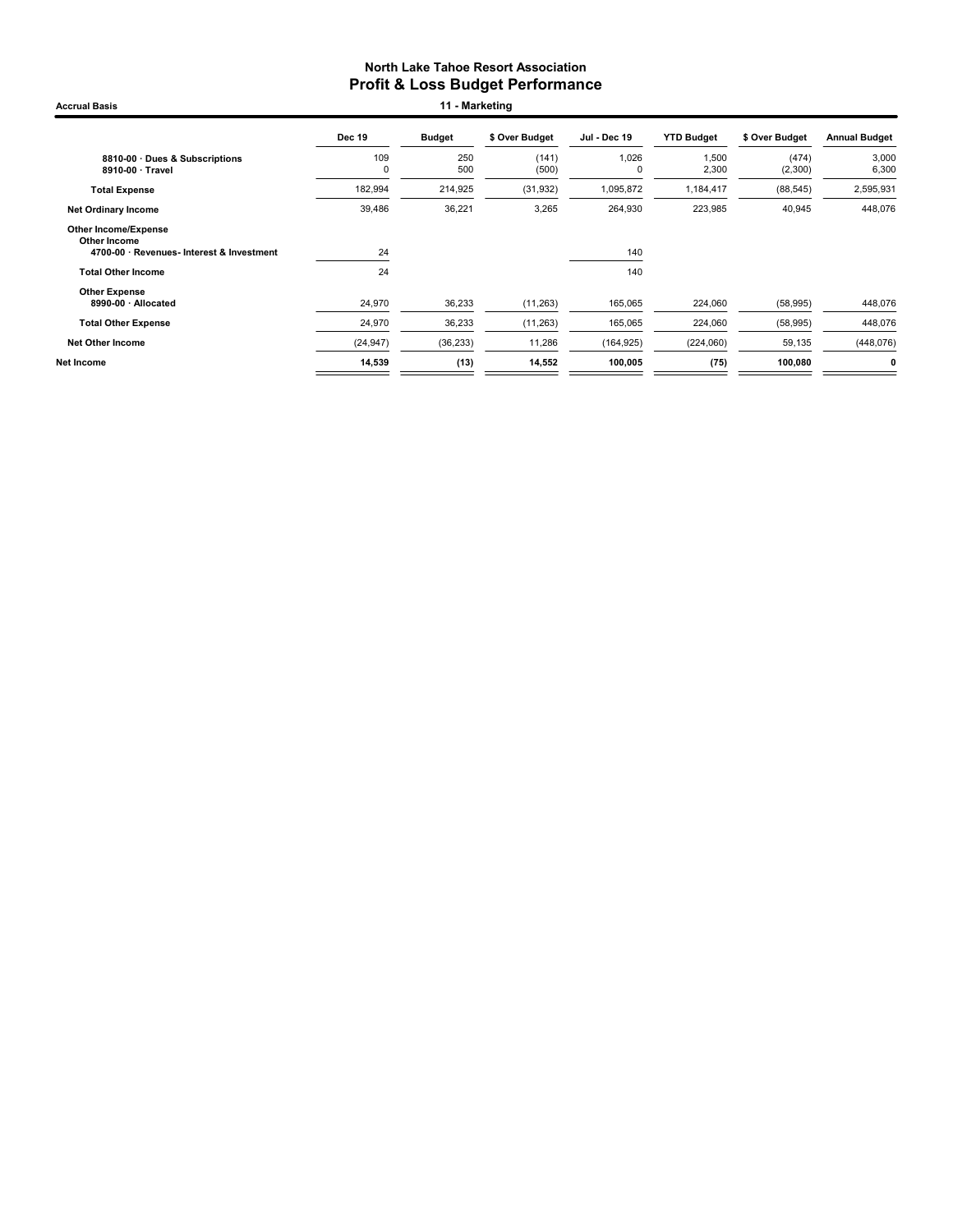| 30 - Conference<br><b>Accrual Basis</b>                                                                                                                                                                                                                                                                                                                                                                                                                                                                                                                                                                            |                                                                                                                                   |                                                                                                                               |                                                                                                                                      |                                                                                                                                          |                                                                                                                                              |                                                                                                                                              |                                                                                                                                            |  |  |  |
|--------------------------------------------------------------------------------------------------------------------------------------------------------------------------------------------------------------------------------------------------------------------------------------------------------------------------------------------------------------------------------------------------------------------------------------------------------------------------------------------------------------------------------------------------------------------------------------------------------------------|-----------------------------------------------------------------------------------------------------------------------------------|-------------------------------------------------------------------------------------------------------------------------------|--------------------------------------------------------------------------------------------------------------------------------------|------------------------------------------------------------------------------------------------------------------------------------------|----------------------------------------------------------------------------------------------------------------------------------------------|----------------------------------------------------------------------------------------------------------------------------------------------|--------------------------------------------------------------------------------------------------------------------------------------------|--|--|--|
|                                                                                                                                                                                                                                                                                                                                                                                                                                                                                                                                                                                                                    | <b>Dec 19</b>                                                                                                                     | <b>Budget</b>                                                                                                                 | \$ Over Budget                                                                                                                       | Jul - Dec 19                                                                                                                             | <b>YTD Budget</b>                                                                                                                            | \$ Over Budget                                                                                                                               | <b>Annual Budget</b>                                                                                                                       |  |  |  |
| <b>Ordinary Income/Expense</b>                                                                                                                                                                                                                                                                                                                                                                                                                                                                                                                                                                                     |                                                                                                                                   |                                                                                                                               |                                                                                                                                      |                                                                                                                                          |                                                                                                                                              |                                                                                                                                              |                                                                                                                                            |  |  |  |
| Income<br>4050-00 · County of Placer TOT Funding<br>4600-00 · Commissions                                                                                                                                                                                                                                                                                                                                                                                                                                                                                                                                          | 34,327                                                                                                                            | 34,326                                                                                                                        | $\pmb{0}$                                                                                                                            | 184,253                                                                                                                                  | 184,252                                                                                                                                      | $\mathbf{1}$                                                                                                                                 | 383,252                                                                                                                                    |  |  |  |
| 4601-00 Commissions - South Shore<br>4600-00 Commissions - Other                                                                                                                                                                                                                                                                                                                                                                                                                                                                                                                                                   | $\mathbf 0$<br>167                                                                                                                | $\mathbf 0$<br>$\mathbf 0$                                                                                                    | $\mathbf 0$<br>167                                                                                                                   | 6.563<br>27,764                                                                                                                          | $\Omega$<br>21,495                                                                                                                           | 6.563<br>6,269                                                                                                                               | $\mathbf 0$<br>28,276                                                                                                                      |  |  |  |
| Total 4600-00 · Commissions                                                                                                                                                                                                                                                                                                                                                                                                                                                                                                                                                                                        | 167                                                                                                                               | $\mathbf 0$                                                                                                                   | 167                                                                                                                                  | 34,327                                                                                                                                   | 21,495                                                                                                                                       | 12,833                                                                                                                                       | 28,276                                                                                                                                     |  |  |  |
| <b>Total Income</b>                                                                                                                                                                                                                                                                                                                                                                                                                                                                                                                                                                                                | 34,494                                                                                                                            | 34,326                                                                                                                        | 167                                                                                                                                  | 218,581                                                                                                                                  | 205,747                                                                                                                                      | 12,834                                                                                                                                       | 411,528                                                                                                                                    |  |  |  |
| <b>Gross Profit</b>                                                                                                                                                                                                                                                                                                                                                                                                                                                                                                                                                                                                | 34,494                                                                                                                            | 34,326                                                                                                                        | 167                                                                                                                                  | 218,581                                                                                                                                  | 205,747                                                                                                                                      | 12,834                                                                                                                                       | 411,528                                                                                                                                    |  |  |  |
| <b>Expense</b><br>5000-00 · Salaries & Wages<br>5010-00 · Sales Commissions<br>5020-00 · P/R - Tax Expense<br>5030-00 · P/R - Health Insurance Expense<br>5040-00 · P/R - Workmans Comp<br>5060-00 $\cdot$ 401 (k)<br>5061-00 · 401k Profit Sharing<br>5070-00 Other Benefits and Expenses<br>5000-00 · Salaries & Wages - Other<br>Total 5000-00 · Salaries & Wages<br>5100-00 · Rent<br>5110-00 · Utilities<br>5140-00 · Repairs & Maintenance<br>5150-00 · Office - Cleaning<br>5100-00 · Rent - Other<br>Total 5100-00 · Rent<br>$5310-00 \cdot$ Telephone<br>5320-00 · Telephone<br>Total 5310-00 · Telephone | 568<br>1,206<br>1,247<br>94<br>286<br>$\mathbf 0$<br>8<br>(4, 854)<br>(1, 445)<br>79<br>45<br>100<br>1,146<br>1,370<br>163<br>163 | 800<br>1,064<br>1,754<br>88<br>501<br>80<br>$\mathbf 0$<br>12,514<br>16,800<br>66<br>45<br>94<br>1,025<br>1,230<br>300<br>300 | (232)<br>142<br>(507)<br>6<br>(214)<br>(80)<br>8<br>(17, 368)<br>(18, 245)<br>13<br>$\mathbf 0$<br>6<br>121<br>140<br>(137)<br>(137) | 12,013<br>4,472<br>15,208<br>419<br>2,093<br>$\Omega$<br>266<br>39.732<br>74,203<br>463<br>68<br>811<br>6.858<br>8,199<br>1,462<br>1,462 | 4,800<br>6,382<br>10,524<br>526<br>3,003<br>480<br>$\mathbf 0$<br>75,084<br>100,799<br>396<br>270<br>564<br>6,150<br>7,380<br>1,800<br>1,800 | 7,213<br>(1, 911)<br>4,684<br>(106)<br>(911)<br>(480)<br>266<br>(35, 352)<br>(26, 596)<br>67<br>(203)<br>247<br>708<br>819<br>(338)<br>(338) | 9,600<br>12,764<br>21,048<br>1,051<br>6,007<br>960<br>0<br>150,168<br>201,598<br>792<br>540<br>1.128<br>12,300<br>14,760<br>3,600<br>3,600 |  |  |  |
| 5420-00 · Mail - USPS                                                                                                                                                                                                                                                                                                                                                                                                                                                                                                                                                                                              | 17                                                                                                                                | 15                                                                                                                            | $\overline{2}$                                                                                                                       | 84                                                                                                                                       | 90                                                                                                                                           | (6)                                                                                                                                          | 180                                                                                                                                        |  |  |  |
| $5520-00 \cdot$ Supplies<br>5525-00 · Supplies- Computer <\$1000<br>5520-00 · Supplies - Other                                                                                                                                                                                                                                                                                                                                                                                                                                                                                                                     | $\mathbf 0$<br>27                                                                                                                 | 31<br>262                                                                                                                     | (31)<br>(234)                                                                                                                        | $\mathbf 0$<br>245                                                                                                                       | 186<br>457                                                                                                                                   | (186)<br>(211)                                                                                                                               | 372<br>594                                                                                                                                 |  |  |  |
| Total 5520-00 · Supplies                                                                                                                                                                                                                                                                                                                                                                                                                                                                                                                                                                                           | 27                                                                                                                                | 293                                                                                                                           | (265)                                                                                                                                | 245                                                                                                                                      | 643                                                                                                                                          | (397)                                                                                                                                        | 966                                                                                                                                        |  |  |  |
| 5700-00 · Equipment Support & Maintenance<br>5710-00 · Taxes, Licenses & Fees<br>5740-00 · Equipment Rental/Leasing<br>6730-00 · Marketing Cooperative/Media<br>8200-00 · Associate Relations<br>8500-00 · Credit Card Fees<br>8810-00 · Dues & Subscriptions                                                                                                                                                                                                                                                                                                                                                      | $\mathbf 0$<br>0<br>109<br>10,576<br>23<br>$\mathbf 0$<br>$\mathbf 0$                                                             | $\mathbf 0$<br>$\mathbf 0$<br>125<br>10,576<br>80<br>20                                                                       | $\mathbf 0$<br>$\mathbf 0$<br>(16)<br>0<br>(57)<br>(20)                                                                              | $\mathbf 0$<br>31<br>616<br>63,459<br>54<br>90<br>$\overline{4}$                                                                         | $\mathbf 0$<br>$\mathbf 0$<br>748<br>63,459<br>480<br>120                                                                                    | $\mathbf 0$<br>31<br>(131)<br>0<br>(426)<br>(116)                                                                                            | 240<br>C<br>1,496<br>126,916<br>960<br>240                                                                                                 |  |  |  |
| <b>Total Expense</b>                                                                                                                                                                                                                                                                                                                                                                                                                                                                                                                                                                                               | 10,840                                                                                                                            | 29,438                                                                                                                        | (18, 599)                                                                                                                            | 148,448                                                                                                                                  | 175,519                                                                                                                                      | (27,071)                                                                                                                                     | 350,956                                                                                                                                    |  |  |  |
| <b>Net Ordinary Income</b>                                                                                                                                                                                                                                                                                                                                                                                                                                                                                                                                                                                         | 23,654                                                                                                                            | 4,888                                                                                                                         | 18,766                                                                                                                               | 70,133                                                                                                                                   | 30,228                                                                                                                                       | 39,905                                                                                                                                       | 60,572                                                                                                                                     |  |  |  |
| <b>Other Income/Expense</b><br><b>Other Expense</b><br>8990-00 · Allocated                                                                                                                                                                                                                                                                                                                                                                                                                                                                                                                                         | 3,369                                                                                                                             | 4,888                                                                                                                         | (1, 519)                                                                                                                             | 22,269                                                                                                                                   | 30,228                                                                                                                                       | (7,959)                                                                                                                                      | 60,572                                                                                                                                     |  |  |  |
| <b>Total Other Expense</b>                                                                                                                                                                                                                                                                                                                                                                                                                                                                                                                                                                                         | 3,369                                                                                                                             | 4,888                                                                                                                         | (1, 519)                                                                                                                             | 22,269                                                                                                                                   | 30,228                                                                                                                                       | (7,959)                                                                                                                                      | 60,572                                                                                                                                     |  |  |  |
| <b>Net Other Income</b>                                                                                                                                                                                                                                                                                                                                                                                                                                                                                                                                                                                            | (3, 369)                                                                                                                          | (4,888)                                                                                                                       | 1,519                                                                                                                                | (22, 269)                                                                                                                                | (30, 228)                                                                                                                                    | 7,959                                                                                                                                        | (60, 572)                                                                                                                                  |  |  |  |
| Net Income                                                                                                                                                                                                                                                                                                                                                                                                                                                                                                                                                                                                         | 20,285                                                                                                                            | $\pmb{0}$                                                                                                                     | 20,285                                                                                                                               | 47,864                                                                                                                                   | $\pmb{0}$                                                                                                                                    | 47,864                                                                                                                                       | 0                                                                                                                                          |  |  |  |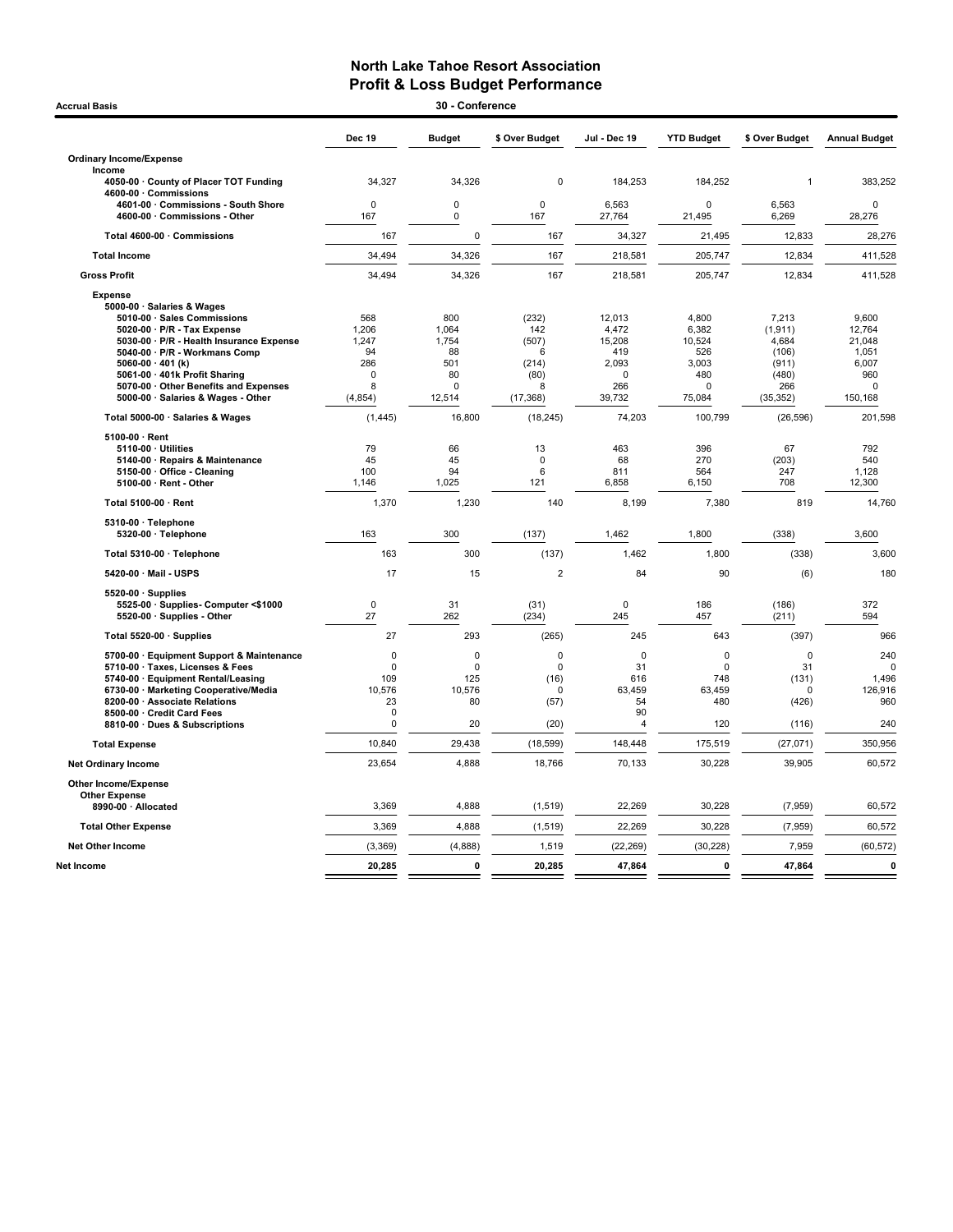Accrual Basis 42 - Visitor Center

|                                                                                                                                                                                                                                                                                                               | <b>Dec 19</b>                                                            | <b>Budget</b>                                                      | \$ Over Budget                                                             | Jul - Dec 19                                                                | <b>YTD Budget</b>                                              | \$ Over Budget                                                         | <b>Annual Budget</b>                                                |
|---------------------------------------------------------------------------------------------------------------------------------------------------------------------------------------------------------------------------------------------------------------------------------------------------------------|--------------------------------------------------------------------------|--------------------------------------------------------------------|----------------------------------------------------------------------------|-----------------------------------------------------------------------------|----------------------------------------------------------------|------------------------------------------------------------------------|---------------------------------------------------------------------|
| <b>Ordinary Income/Expense</b>                                                                                                                                                                                                                                                                                |                                                                          |                                                                    |                                                                            |                                                                             |                                                                |                                                                        |                                                                     |
| Income<br>4050-00 · County of Placer TOT Funding<br>46000 · Merchandise Sales                                                                                                                                                                                                                                 | 39,330                                                                   | 39,330                                                             | (0)                                                                        | 197,267                                                                     | 197,267                                                        | (0)                                                                    | 398,306                                                             |
| 4502-00 · Non-Retail VIC income<br>46000 · Merchandise Sales - Other                                                                                                                                                                                                                                          | 168<br>10,204                                                            | 400<br>7,200                                                       | (232)<br>3,004                                                             | 383<br>68,959                                                               | 2,400<br>63,600                                                | (2,017)<br>5,359                                                       | 4,800<br>108,100                                                    |
| Total 46000 · Merchandise Sales                                                                                                                                                                                                                                                                               | 10,372                                                                   | 7,600                                                              | 2,772                                                                      | 69,342                                                                      | 66,000                                                         | 3,342                                                                  | 112,900                                                             |
| <b>Total Income</b>                                                                                                                                                                                                                                                                                           | 49,702                                                                   | 46,930                                                             | 2,772                                                                      | 266,609                                                                     | 263,267                                                        | 3,342                                                                  | 511,206                                                             |
| <b>Gross Profit</b>                                                                                                                                                                                                                                                                                           | 49,702                                                                   | 46,930                                                             | 2,772                                                                      | 266,609                                                                     | 263,267                                                        | 3,342                                                                  | 511,206                                                             |
| <b>Expense</b><br>5000-00 · Salaries & Wages<br>5020-00 · P/R - Tax Expense<br>5030-00 · P/R - Health Insurance Expense<br>5040-00 · P/R - Workmans Comp<br>5060-00 $\cdot$ 401 (k)<br>5070-00 Other Benefits and Expenses<br>5000-00 · Salaries & Wages - Other                                              | 1,426<br>1,730<br>394<br>521<br>45<br>12,900                             | 1,666<br>2,225<br>765<br>680<br>80<br>17,000                       | (240)<br>(495)<br>(371)<br>(159)<br>(35)<br>(4, 100)                       | 8,624<br>10,252<br>3,211<br>3.402<br>210<br>92,314                          | 8,816<br>13,350<br>4,047<br>3.598<br>480<br>89,950             | (192)<br>(3,098)<br>(836)<br>(196)<br>(270)<br>2,364                   | 17,362<br>26,700<br>7,856<br>6,984<br>960<br>174,600                |
| Total 5000-00 · Salaries & Wages                                                                                                                                                                                                                                                                              | 17,017                                                                   | 22,416                                                             | (5, 399)                                                                   | 118,014                                                                     | 120,241                                                        | (2, 227)                                                               | 234,462                                                             |
| 5100-00 · Rent<br>5110-00 · Utilities<br>5140-00 · Repairs & Maintenance<br>5150-00 · Office - Cleaning<br>5100-00 · Rent - Other                                                                                                                                                                             | 545<br>257<br>20<br>6,502                                                | 700<br>1,000<br>500<br>6,500                                       | (155)<br>(744)<br>(480)<br>$\mathcal{P}$                                   | 2.553<br>1,405<br>162<br>39,007                                             | 3.700<br>6,000<br>750<br>39,000                                | (1, 147)<br>(4,595)<br>(588)<br>-7                                     | 7.600<br>12,000<br>2,500<br>78,800                                  |
| Total 5100-00 · Rent                                                                                                                                                                                                                                                                                          | 7,323                                                                    | 8,700                                                              | (1, 377)                                                                   | 43,127                                                                      | 49,450                                                         | (6, 323)                                                               | 100,900                                                             |
| 5310-00 · Telephone<br>5320-00 · Telephone                                                                                                                                                                                                                                                                    | 174                                                                      | 242                                                                | (68)                                                                       | 1,278                                                                       | 1,452                                                          | (174)                                                                  | 2,904                                                               |
| Total 5310-00 · Telephone                                                                                                                                                                                                                                                                                     | 174                                                                      | 242                                                                | (68)                                                                       | 1,278                                                                       | 1,452                                                          | (174)                                                                  | 2,904                                                               |
| 5420-00 · Mail - USPS                                                                                                                                                                                                                                                                                         | 12                                                                       | 50                                                                 | (38)                                                                       | 59                                                                          | 300                                                            | (241)                                                                  | 600                                                                 |
| 5520-00 · Supplies<br>5525-00 · Supplies- Computer <\$1000<br>5520-00 · Supplies - Other                                                                                                                                                                                                                      | $\Omega$<br>297                                                          | 1<br>321                                                           | (1)<br>(24)                                                                | $\Omega$<br>2,117                                                           | 308<br>2,928                                                   | (308)<br>(811)                                                         | 1,310<br>4,894                                                      |
| Total 5520-00 · Supplies                                                                                                                                                                                                                                                                                      | 297                                                                      | 322                                                                | (25)                                                                       | 2,117                                                                       | 3,236                                                          | (1, 119)                                                               | 6,204                                                               |
| 5610-00 · Depreciation<br>5700-00 · Equipment Support & Maintenance<br>5710-00 · Taxes. Licenses & Fees<br>5740-00 · Equipment Rental/Leasing<br>5800-00 · Training Seminars<br>5850-00 · Artist of Month - Commissions<br>6740-00 · Media/Collateral/Production<br>6742-00 · Non-NLT Co-Op Marketing Program | 118<br>$\Omega$<br>$\Omega$<br>176<br>$\Omega$<br>284<br>$\Omega$<br>200 | 118<br>100<br>$\Omega$<br>235<br>$\Omega$<br>360<br>1,500<br>1,000 | (0)<br>(100)<br>$^{\circ}$<br>(59)<br>$\Omega$<br>(77)<br>(1,500)<br>(800) | 708<br>$\mathbf 0$<br>20<br>1,057<br>$\Omega$<br>2,622<br>$\Omega$<br>1,200 | 708<br>600<br>155<br>1,410<br>2,000<br>2,160<br>1,500<br>6,000 | (0)<br>(600)<br>(135)<br>(353)<br>(2,000)<br>462<br>(1,500)<br>(4,800) | 1,180<br>1,200<br>155<br>2,820<br>3,000<br>4,320<br>3,000<br>12,000 |
| 8100-00 · Cost of Goods Sold<br>51100 · Freight and Shipping Costs<br>52500 · Purchase Discounts<br>59900 · POS Inventory Adjustments                                                                                                                                                                         | 24<br>$\mathbf 0$<br>$\Omega$                                            | 100                                                                | (76)                                                                       | 754<br>(1)<br>116                                                           | 800                                                            | (46)                                                                   | 1,190                                                               |
| 8100-00 Cost of Goods Sold - Other                                                                                                                                                                                                                                                                            | 6,459                                                                    | 3,600                                                              | 2,859                                                                      | 37,729                                                                      | 31,800                                                         | 5,929                                                                  | 54,050                                                              |
| Total 8100-00 · Cost of Goods Sold<br>8200-00 · Associate Relations<br>8500-00 Credit Card Fees<br>8700-00 · Automobile Expenses<br>8750-00 · Meals/Meetings<br>8810-00 · Dues & Subscriptions<br>8910-00 · Travel                                                                                            | 6,484<br>8<br>374<br>12<br>8<br>0<br>0                                   | 3,700<br>58<br>266<br>100<br>65<br>100<br>0                        | 2,784<br>(50)<br>108<br>(88)<br>(57)<br>(100)<br>0                         | 38,599<br>176<br>2,257<br>233<br>152<br>$\Omega$<br>0                       | 32,600<br>348<br>2,311<br>600<br>390<br>100<br>0               | 5,999<br>(172)<br>(54)<br>(367)<br>(238)<br>(100)<br>$\Omega$          | 55,240<br>696<br>3,954<br>950<br>780<br>100<br>1,500                |
| <b>Total Expense</b>                                                                                                                                                                                                                                                                                          | 32,485                                                                   | 39,332                                                             | (6, 847)                                                                   | 211,619                                                                     | 225,561                                                        | (13, 942)                                                              | 435,965                                                             |
| <b>Net Ordinary Income</b>                                                                                                                                                                                                                                                                                    | 17,217                                                                   | 7,598                                                              | 9,619                                                                      | 54,990                                                                      | 37,706                                                         | 17,284                                                                 | 75,241                                                              |
| <b>Other Income/Expense</b><br><b>Other Expense</b><br>8990-00 · Allocated                                                                                                                                                                                                                                    | 4,202                                                                    | 6,098                                                              | (1,896)                                                                    | 27,779                                                                      | 37,707                                                         | (9,928)                                                                | 75,243                                                              |
| <b>Total Other Expense</b>                                                                                                                                                                                                                                                                                    | 4,202                                                                    | 6,098                                                              | (1,896)                                                                    | 27,779                                                                      | 37,707                                                         | (9,928)                                                                | 75,243                                                              |
| <b>Net Other Income</b>                                                                                                                                                                                                                                                                                       | (4, 202)                                                                 | (6,098)                                                            | 1,896                                                                      | (27, 779)                                                                   | (37, 707)                                                      | 9.928                                                                  | (75, 243)                                                           |
| Net Income                                                                                                                                                                                                                                                                                                    | 13,014                                                                   | 1,500                                                              | 11,514                                                                     | 27,211                                                                      | (1)                                                            | 27,212                                                                 | (2)                                                                 |
|                                                                                                                                                                                                                                                                                                               |                                                                          |                                                                    |                                                                            |                                                                             |                                                                |                                                                        |                                                                     |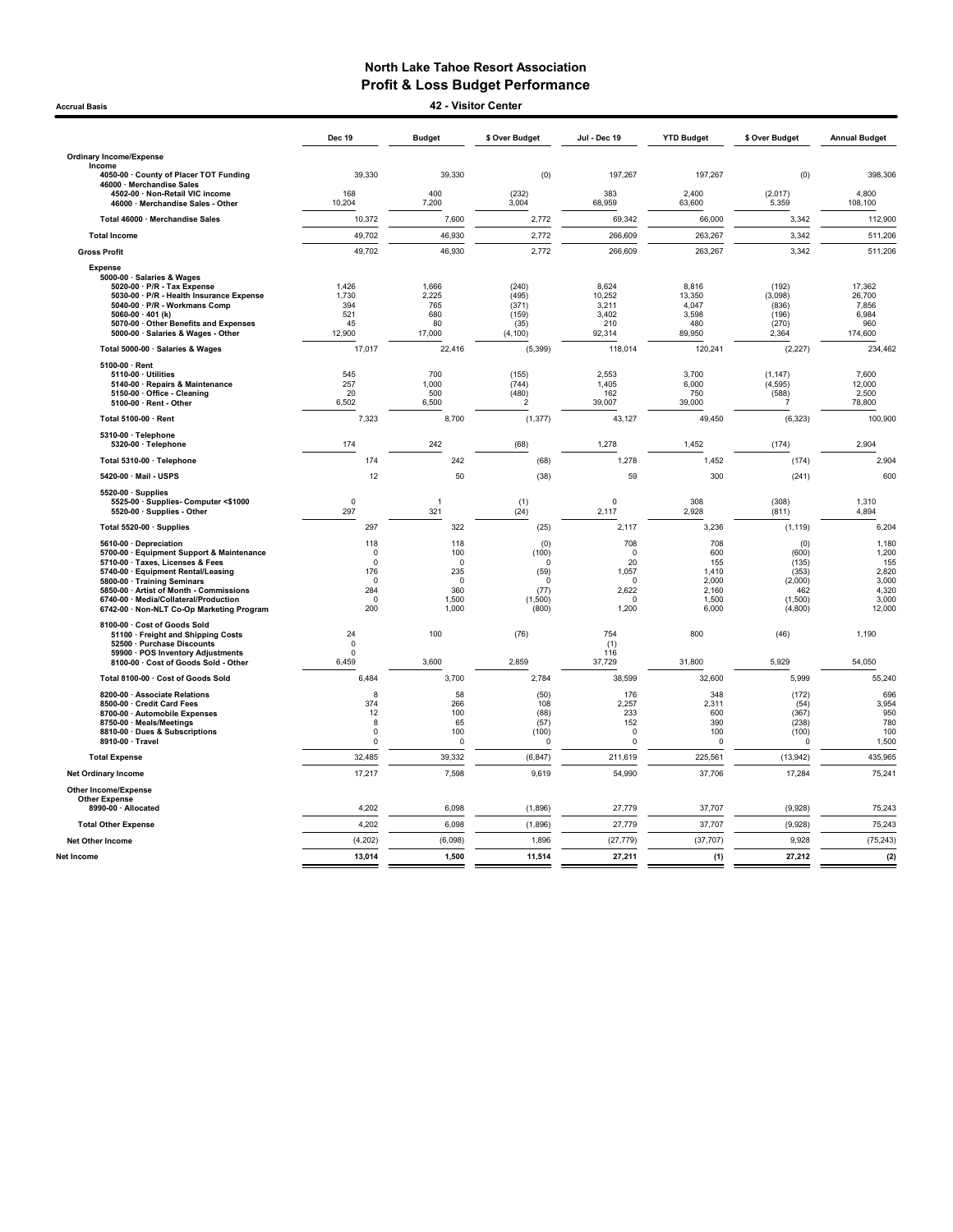**Accrual Basis** 

|                                                                                                                                                                                     | <b>Dec 19</b>             | <b>Budget</b>      | \$ Over Bu                 | <b>Jul - Dec 19</b>                   | <b>YTD Budget</b>      | \$ Over Bu                     | Annual Bu              |
|-------------------------------------------------------------------------------------------------------------------------------------------------------------------------------------|---------------------------|--------------------|----------------------------|---------------------------------------|------------------------|--------------------------------|------------------------|
| <b>Ordinary Income/Expense</b>                                                                                                                                                      |                           |                    |                            |                                       |                        |                                |                        |
| Income<br>4050-00 · County of Placer TOT Funding                                                                                                                                    | 6,869                     | 6,869              | 0                          | 78,450                                | 78,449                 | $\mathbf{1}$                   | 88,866                 |
| <b>Total Income</b>                                                                                                                                                                 | 6,869                     | 6,869              | $\pmb{0}$                  | 78,450                                | 78,449                 | $\mathbf{1}$                   | 88,866                 |
| <b>Gross Profit</b>                                                                                                                                                                 | 6,869                     | 6,869              | $\Omega$                   | 78,450                                | 78,449                 | $\mathbf{1}$                   | 88,866                 |
| <b>Expense</b><br>5000-00 · Salaries & Wages<br>5020-00 · P/R - Tax Expense<br>5030-00 · P/R - Health Insurance Expense<br>5040-00 · P/R - Workmans Comp<br>$5060-00 \cdot 401$ (k) | 0<br>0<br>0<br>0          | 33<br>4<br>4<br>23 | (33)<br>(4)<br>(4)<br>(23) | $\mathbf 0$<br>0<br>0<br>0            | 198<br>24<br>24<br>138 | (198)<br>(24)<br>(24)<br>(138) | 396<br>48<br>48<br>276 |
| 5000-00 · Salaries & Wages - Other                                                                                                                                                  | 0                         | 567                | (567)                      | $\mathbf 0$                           | 3,402                  | (3,402)                        | 6,804                  |
| Total 5000-00 · Salaries & Wages                                                                                                                                                    | $\pmb{0}$                 | 631                | (631)                      | 0                                     | 3,786                  | (3,786)                        | 7,572                  |
| 5100-00 · Rent<br>5110-00 · Utilities<br>5140-00 · Repairs & Maintenance<br>5150-00 · Office - Cleaning<br>5100-00 · Rent - Other                                                   | 0<br>0<br>$\Omega$<br>544 | 5<br>3<br>8<br>72  | (5)<br>(3)<br>(8)<br>472   | $\mathbf 0$<br>0<br>$\Omega$<br>2,177 | 33<br>6<br>41<br>360   | (33)<br>(6)<br>(41)<br>1,817   | 36<br>6<br>41<br>504   |
| Total 5100-00 · Rent                                                                                                                                                                | 544                       | 88                 | 456                        | 2,177                                 | 440                    | 1,737                          | 587                    |
| 5310-00 · Telephone<br>5320-00 · Telephone                                                                                                                                          | 0                         | 22                 | (22)                       | $\mathbf 0$                           | 245                    | (245)                          | 230                    |
| Total 5310-00 · Telephone                                                                                                                                                           | 0                         | 22                 | (22)                       | $\mathbf 0$                           | 245                    | (245)                          | 230                    |
| 5420-00 · Mail - USPS                                                                                                                                                               | $\mathbf 0$               | $\mathbf 0$        | $\Omega$                   | $\mathbf 0$                           | 18                     | (18)                           | 18                     |
| 5510-00 · Insurance/Bonding                                                                                                                                                         | 0                         | 14                 | (14)                       | $\mathbf 0$                           | 64                     | (64)                           | 64                     |
| 5520-00 · Supplies<br>5525-00 · Supplies- Computer <\$1000<br>5520-00 · Supplies - Other                                                                                            | 0<br>1,321                | 12<br>2            | (12)<br>1,319              | $\mathbf 0$<br>4,084                  | 1,560<br>10,509        | (1,560)<br>(6, 425)            | 1,560<br>10,510        |
| Total 5520-00 · Supplies                                                                                                                                                            | 1,321                     | 14                 | 1,307                      | 4,084                                 | 12,069                 | (7,985)                        | 12,070                 |
| 5740-00 · Equipment Rental/Leasing                                                                                                                                                  | $\mathbf 0$               | 33                 | (33)                       | $\mathbf 0$                           | 182                    | (182)                          | 216                    |
| 5900-00 · Professional Fees<br>5910-00 · Professional Fees - Attorneys<br>5921-00 · Professional Fees - Other                                                                       | 680<br>8,499              | 5,000              | 3,499                      | 680<br>58,897                         | 55,000                 | 3,897                          | 55,000                 |
| Total 5900-00 · Professional Fees                                                                                                                                                   | 9,179                     | 5,000              | 4,179                      | 59,577                                | 55,000                 | 4,577                          | 55,000                 |
| 8700-00 · Automobile Expenses<br>8750-00 · Meals/Meetings                                                                                                                           | 0<br>0                    | 8<br>1             | (8)<br>(1)                 | 0<br>0                                | 25<br>4                | (25)<br>(4)                    | 25<br>$\overline{4}$   |
| <b>Total Expense</b>                                                                                                                                                                | 11,044                    | 5,811              | 5,233                      | 65,838                                | 71,833                 | (5,995)                        | 75,786                 |
| <b>Net Ordinary Income</b>                                                                                                                                                          | (4, 175)                  | 1,058              | (5,233)                    | 12,612                                | 6,616                  | 5,996                          | 13,080                 |
| <b>Other Income/Expense</b><br><b>Other Expense</b>                                                                                                                                 |                           |                    |                            |                                       |                        |                                |                        |
| 8990-00 · Allocated                                                                                                                                                                 | 729                       | 1.058              | (329)                      | 4.821                                 | 6,544                  | (1, 723)                       | 13,080                 |
| <b>Total Other Expense</b>                                                                                                                                                          | 729                       | 1,058              | (329)                      | 4,821                                 | 6,544                  | (1, 723)                       | 13,080                 |
| <b>Net Other Income</b>                                                                                                                                                             | (729)                     | (1,058)            | 329                        | (4,821)                               | (6, 544)               | 1,723                          | (13,080)               |
| Net Income                                                                                                                                                                          | (4, 904)                  | 0                  | (4, 904)                   | 7,791                                 | 72                     | 7,719                          | 0                      |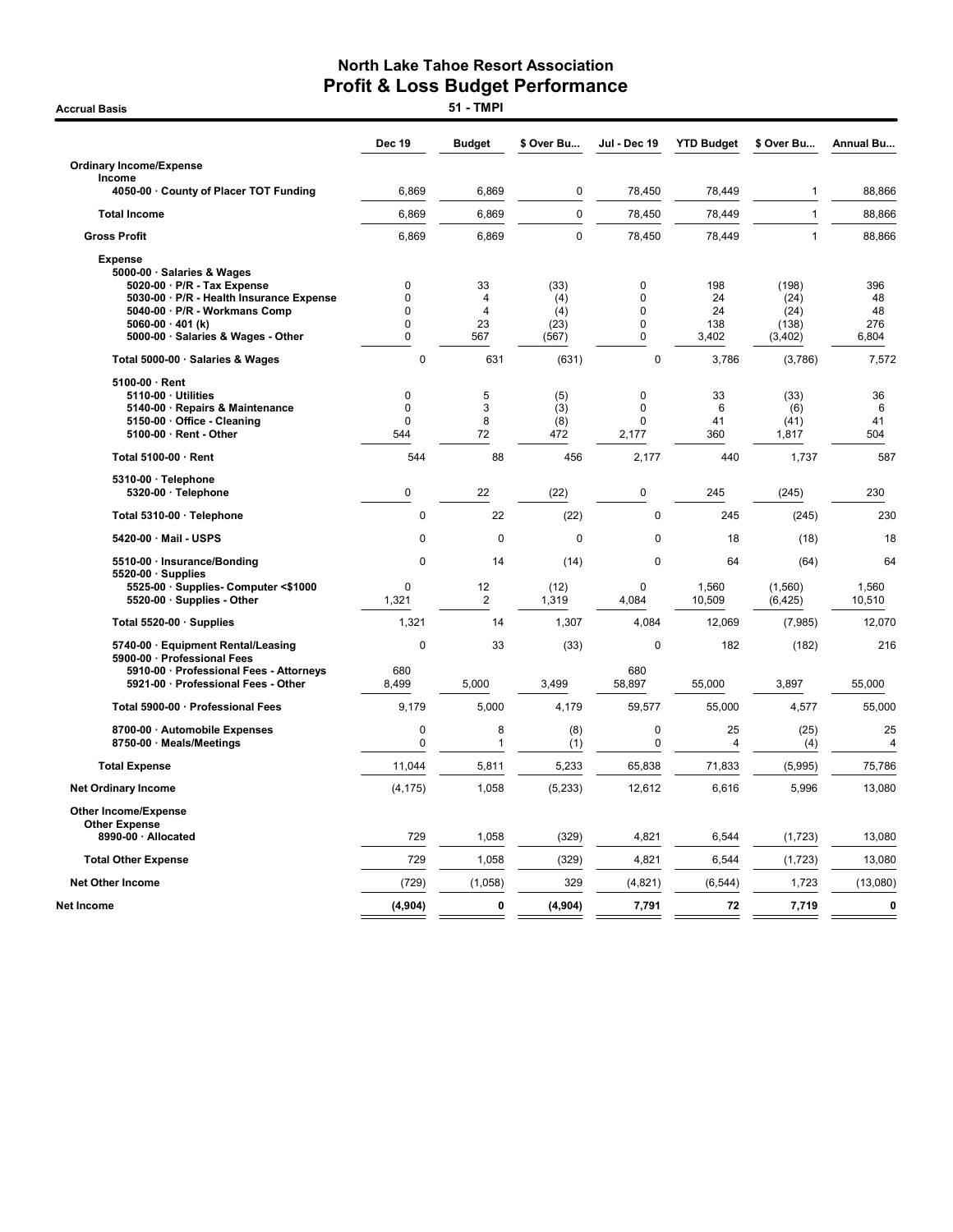| <b>Accrual Basis</b>                                                                                                                                                                                                                                                                         | 60 - Membership                                                |                                                    |                                                       |                                                           |                                                            |                                                                |                                                               |  |
|----------------------------------------------------------------------------------------------------------------------------------------------------------------------------------------------------------------------------------------------------------------------------------------------|----------------------------------------------------------------|----------------------------------------------------|-------------------------------------------------------|-----------------------------------------------------------|------------------------------------------------------------|----------------------------------------------------------------|---------------------------------------------------------------|--|
|                                                                                                                                                                                                                                                                                              | <b>Dec 19</b>                                                  | <b>Budget</b>                                      | \$ Over Budget                                        | Jul - Dec 19                                              | <b>YTD Budget</b>                                          | \$ Over Budget                                                 | <b>Annual Budget</b>                                          |  |
| <b>Ordinary Income/Expense</b>                                                                                                                                                                                                                                                               |                                                                |                                                    |                                                       |                                                           |                                                            |                                                                |                                                               |  |
| Income<br>4200-00 · Membership Dues Revenue<br>4250-00 · Revenues-Membership Activities<br>4250-01 · Community Awards                                                                                                                                                                        | 11,183                                                         | 10,833                                             | 350                                                   | 67,155                                                    | 65,000                                                     | 2,155                                                          | 130,000                                                       |  |
| 4250-04 · Silent Auction<br>4250-05 · Sponsorships                                                                                                                                                                                                                                           | 0<br>$\mathbf 0$                                               | 0<br>$\mathbf 0$                                   | 0<br>$\mathbf 0$                                      | 0<br>$\mathbf 0$                                          | 0<br>0                                                     | 0<br>0                                                         | 17,000<br>17,000                                              |  |
| 4250-01 Community Awards - Other                                                                                                                                                                                                                                                             | 0                                                              | 0                                                  | 0                                                     | 0                                                         | 0                                                          | 0                                                              | 16,000                                                        |  |
| Total 4250-01 · Community Awards                                                                                                                                                                                                                                                             | 0                                                              | 0                                                  | $\mathbf 0$                                           | 0                                                         | $\pmb{0}$                                                  | $\pmb{0}$                                                      | 50,000                                                        |  |
| 4250-02 · Chamber Events<br>4250-03 · Summer/Winter Rec Luncheon                                                                                                                                                                                                                             | $\Omega$<br>$\Omega$                                           | 1,200<br>$\Omega$                                  | (1,200)<br>$\Omega$                                   | 0<br>0                                                    | 1,200<br>2,700                                             | (1,200)<br>(2,700)                                             | 2,500<br>2,700                                                |  |
| 4251-00 · Tues AM Breakfast Club<br>4251-01 · Tues AM Breakfast Club Sponsors<br>4251-00 · Tues AM Breakfast Club - Other                                                                                                                                                                    | $\mathbf 0$<br>615                                             | 0<br>636                                           | $\Omega$<br>(21)                                      | 0<br>2,955                                                | 0<br>3,182                                                 | 0<br>(227)                                                     | 3,000<br>7,000                                                |  |
| Total 4251-00 · Tues AM Breakfast Club                                                                                                                                                                                                                                                       | 615                                                            | 636                                                | (21)                                                  | 2,955                                                     | 3,182                                                      | (227)                                                          | 10,000                                                        |  |
| 4250-00 · Revenues-Membership Activities - Other                                                                                                                                                                                                                                             | 520                                                            | 200                                                | 320                                                   | 4,096                                                     | 3,000                                                      | 1,096                                                          | 4,000                                                         |  |
| Total 4250-00 · Revenues-Membership Activities                                                                                                                                                                                                                                               | 1,135                                                          | 2,036                                              | (901)                                                 | 7,051                                                     | 10,082                                                     | (3,031)                                                        | 69,200                                                        |  |
| <b>Total Income</b>                                                                                                                                                                                                                                                                          | 12,318                                                         | 12,870                                             | (552)                                                 | 74,206                                                    | 75,082                                                     | (876)                                                          | 199,200                                                       |  |
| <b>Gross Profit</b>                                                                                                                                                                                                                                                                          | 12,318                                                         | 12,870                                             | (552)                                                 | 74,206                                                    | 75,082                                                     | (876)                                                          | 199,200                                                       |  |
| <b>Expense</b>                                                                                                                                                                                                                                                                               |                                                                |                                                    |                                                       |                                                           |                                                            |                                                                |                                                               |  |
| 5000-00 · Salaries & Wages<br>5000-01 · In-Market Administration<br>$5020-00 \cdot P/R$ - Tax Expense<br>5030-00 · P/R - Health Insurance Expense<br>5040-00 · P/R - Workmans Comp<br>5060-00 $\cdot$ 401 (k)<br>5070-00 · Other Benefits and Expenses<br>5000-00 · Salaries & Wages - Other | (1, 375)<br>359<br>815<br>23<br>153<br>$\overline{4}$<br>3,827 | (1, 375)<br>434<br>849<br>44<br>253<br>13<br>6,329 | 0<br>(75)<br>(34)<br>(21)<br>(101)<br>(9)<br>(2, 502) | (8,250)<br>3,250<br>4,172<br>207<br>1,797<br>20<br>24,970 | (8, 250)<br>2,606<br>5,094<br>266<br>1,519<br>80<br>37,974 | $\mathsf 0$<br>645<br>(922)<br>(59)<br>278<br>(60)<br>(13,004) | (16, 500)<br>5,211<br>10,188<br>532<br>3,038<br>160<br>75,948 |  |
| Total 5000-00 · Salaries & Wages                                                                                                                                                                                                                                                             | 3,806                                                          | 6,548                                              | (2,742)                                               | 26,165                                                    | 39,289                                                     | (13, 123)                                                      | 78,577                                                        |  |
| $5100-00 \cdot$ Rent                                                                                                                                                                                                                                                                         |                                                                |                                                    |                                                       |                                                           |                                                            |                                                                |                                                               |  |
| 5110-00 · Utilities<br>5140-00 · Repairs & Maintenance<br>5150-00 · Office - Cleaning<br>5100-00 · Rent - Other                                                                                                                                                                              | 38<br>21<br>48<br>93                                           | 36<br>44<br>98<br>497                              | $\overline{2}$<br>(22)<br>(51)<br>(404)               | 220<br>32<br>385<br>1,639                                 | 215<br>263<br>588<br>2,982                                 | 5<br>(230)<br>(203)<br>(1, 344)                                | 430<br>525<br>1,177<br>5,965                                  |  |
| Total 5100-00 · Rent                                                                                                                                                                                                                                                                         | 200                                                            | 675                                                | (475)                                                 | 2,276                                                     | 4,048                                                      | (1, 773)                                                       | 8,097                                                         |  |
| 5310-00 · Telephone<br>5320-00 · Telephone                                                                                                                                                                                                                                                   | 79                                                             | 150                                                | (71)                                                  | 631                                                       | 900                                                        | (269)                                                          | 1,800                                                         |  |
| Total 5310-00 · Telephone                                                                                                                                                                                                                                                                    | 79                                                             | 150                                                | (71)                                                  | 631                                                       | 900                                                        | (269)                                                          | 1,800                                                         |  |
| 5420-00 · Mail - USPS                                                                                                                                                                                                                                                                        | 8                                                              | 8                                                  | (0)                                                   | 40                                                        | 50                                                         | (10)                                                           | 100                                                           |  |
| $5520-00 \cdot$ Supplies<br>5525-00 · Supplies- Computer <\$1000<br>5520-00 · Supplies - Other                                                                                                                                                                                               | $\mathbf 0$<br>13                                              | 42<br>83                                           | (42)<br>(70)                                          | 0<br>117                                                  | 250<br>500                                                 | (250)<br>(383)                                                 | 500<br>1,000                                                  |  |
| Total 5520-00 · Supplies                                                                                                                                                                                                                                                                     | 13                                                             | 125                                                | (112)                                                 | 117                                                       | 750                                                        | (633)                                                          | 1,500                                                         |  |
| 5610-00 · Depreciation<br>5700-00 · Equipment Support & Maintenance<br>5710-00 · Taxes, Licenses & Fees<br>5740-00 · Equipment Rental/Leasing<br>5800-00 · Training Seminars                                                                                                                 | U<br>0<br>$\mathbf 0$<br>131<br>0                              | ୪<br>56<br>17<br>225<br>21                         | (8)<br>(56)<br>(17)<br>(94)<br>(21)                   | U<br>0<br>14<br>805<br>0                                  | 48<br>336<br>100<br>1,350<br>125                           | (48)<br>(336)<br>(86)<br>(545)<br>(125)                        | 96<br>672<br>200<br>2,700<br>250                              |  |
| 5900-00 · Professional Fees<br>5921-00 · Professional Fees - Other                                                                                                                                                                                                                           | 0                                                              | 83                                                 | (83)                                                  | 0                                                         | 500                                                        | (500)                                                          | 1,000                                                         |  |
| Total 5900-00 · Professional Fees                                                                                                                                                                                                                                                            | 0                                                              | 83                                                 | (83)                                                  | 0                                                         | 500                                                        | (500)                                                          | 1,000                                                         |  |
| 6423-00 · Membership Activities<br>6434-00 · Community Awards Dinner<br>6436-00 · Membership - Wnt/Sum Rec Lunch<br>6437-00 · Tuesday Morning Breakfast Club<br>6442-00 · Public Relations/Website<br>6423-00 · Membership Activities - Other                                                | 5,000<br>0<br>470<br>353<br>0                                  | 0<br>0<br>545<br>417<br>2,500                      | 5,000<br>0<br>(76)<br>(63)<br>(2,500)                 | 6,140<br>633<br>2,211<br>3,003<br>1,129                   | 0<br>3,500<br>2,727<br>2,500<br>4,150                      | 6,140<br>(2,867)<br>(517)<br>503<br>(3,021)                    | 27,500<br>5,000<br>6,000<br>5,000<br>8,500                    |  |
| Total 6423-00 · Membership Activities                                                                                                                                                                                                                                                        | 5,823                                                          | 3,462                                              | 2,361                                                 | 13,116                                                    | 12,877                                                     | 238                                                            | 52,000                                                        |  |
| 8200-00 · Associate Relations<br>8500-00 · Credit Card Fees<br>8700-00 · Automobile Expenses<br>8750-00 · Meals/Meetings<br>8810-00 · Dues & Subscriptions<br>8920-00 · Bad Debt                                                                                                             | 177<br>83<br>15<br>27<br>0<br>0                                | 25<br>182<br>63<br>83<br>46                        | 152<br>(98)<br>(47)<br>(56)<br>(46)                   | 190<br>951<br>216<br>272<br>70<br>2,138                   | 150<br>1,091<br>375<br>500<br>275                          | 40<br>(140)<br>(159)<br>(228)<br>(205)                         | 300<br>3,500<br>750<br>1,000<br>550                           |  |
| <b>Total Expense</b>                                                                                                                                                                                                                                                                         | 10,362                                                         | 11,777                                             | (1, 415)                                              | 46,999                                                    | 62,764                                                     | (15, 765)                                                      | 153,092                                                       |  |
| <b>Net Ordinary Income</b>                                                                                                                                                                                                                                                                   | 1,956                                                          | 1,093                                              | 863                                                   | 27,207                                                    | 12,318                                                     | 14,889                                                         | 46,108                                                        |  |
| Other Income/Expense<br><b>Other Expense</b><br>8990-00 · Allocated                                                                                                                                                                                                                          | 1,459                                                          | 2,117                                              | (658)                                                 | 9,642                                                     | 13,090                                                     | (3, 448)                                                       | 26,107                                                        |  |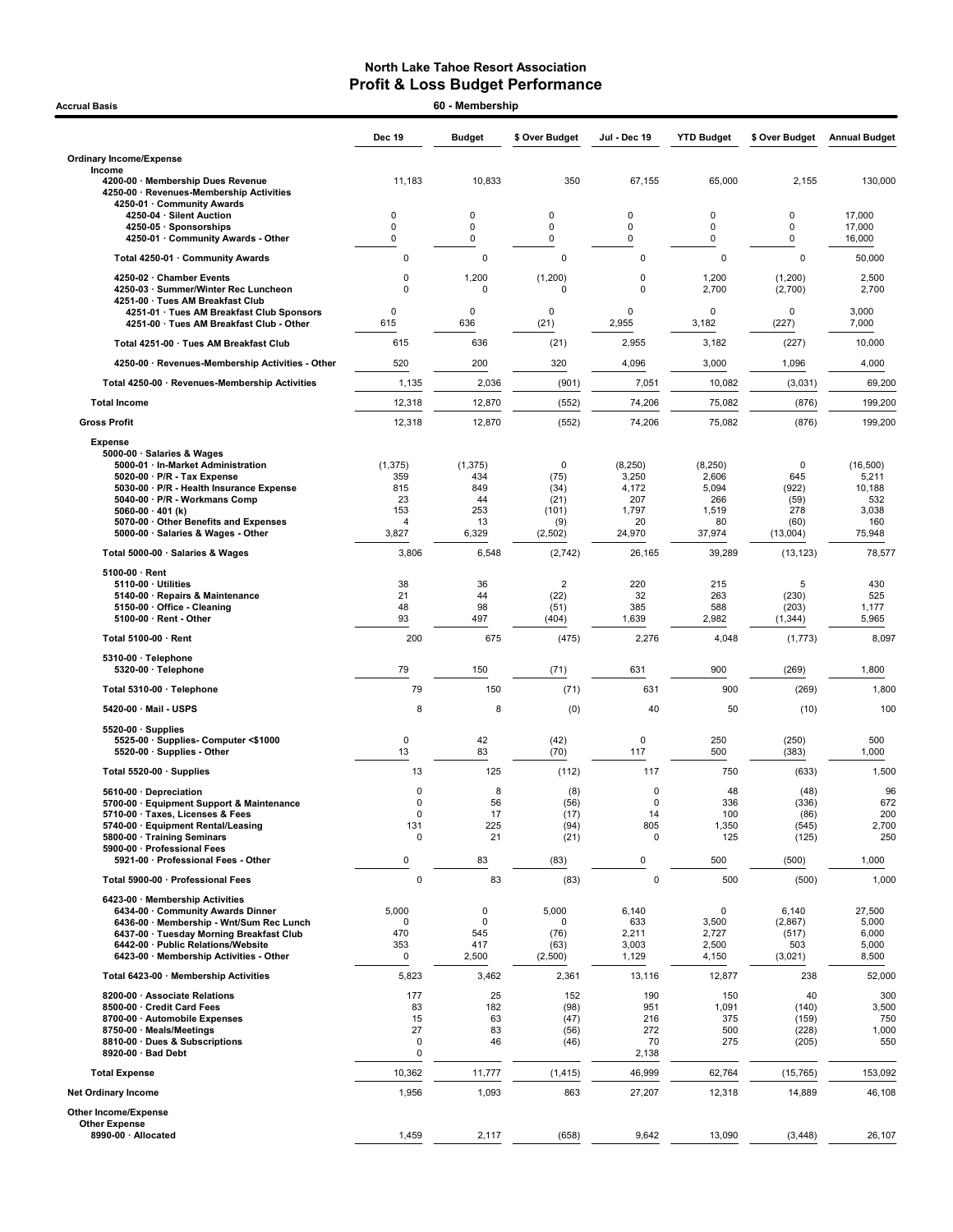| <b>Accrual Basis</b>       |               | 60 - Membership |                |              |                   |                |                      |
|----------------------------|---------------|-----------------|----------------|--------------|-------------------|----------------|----------------------|
|                            | <b>Dec 19</b> | <b>Budget</b>   | \$ Over Budget | Jul - Dec 19 | <b>YTD Budget</b> | \$ Over Budget | <b>Annual Budget</b> |
| <b>Total Other Expense</b> | 1.459         | 2.117           | (658)          | 9.642        | 13,090            | (3, 448)       | 26,107               |
| <b>Net Other Income</b>    | (1, 459)      | (2, 117)        | 658            | (9.642)      | (13,090)          | 3,448          | (26, 107)            |
| <b>Net Income</b>          | 498           | (1.024)         | 1.522          | 17.565       | (772)             | 18.337         | 20,001               |